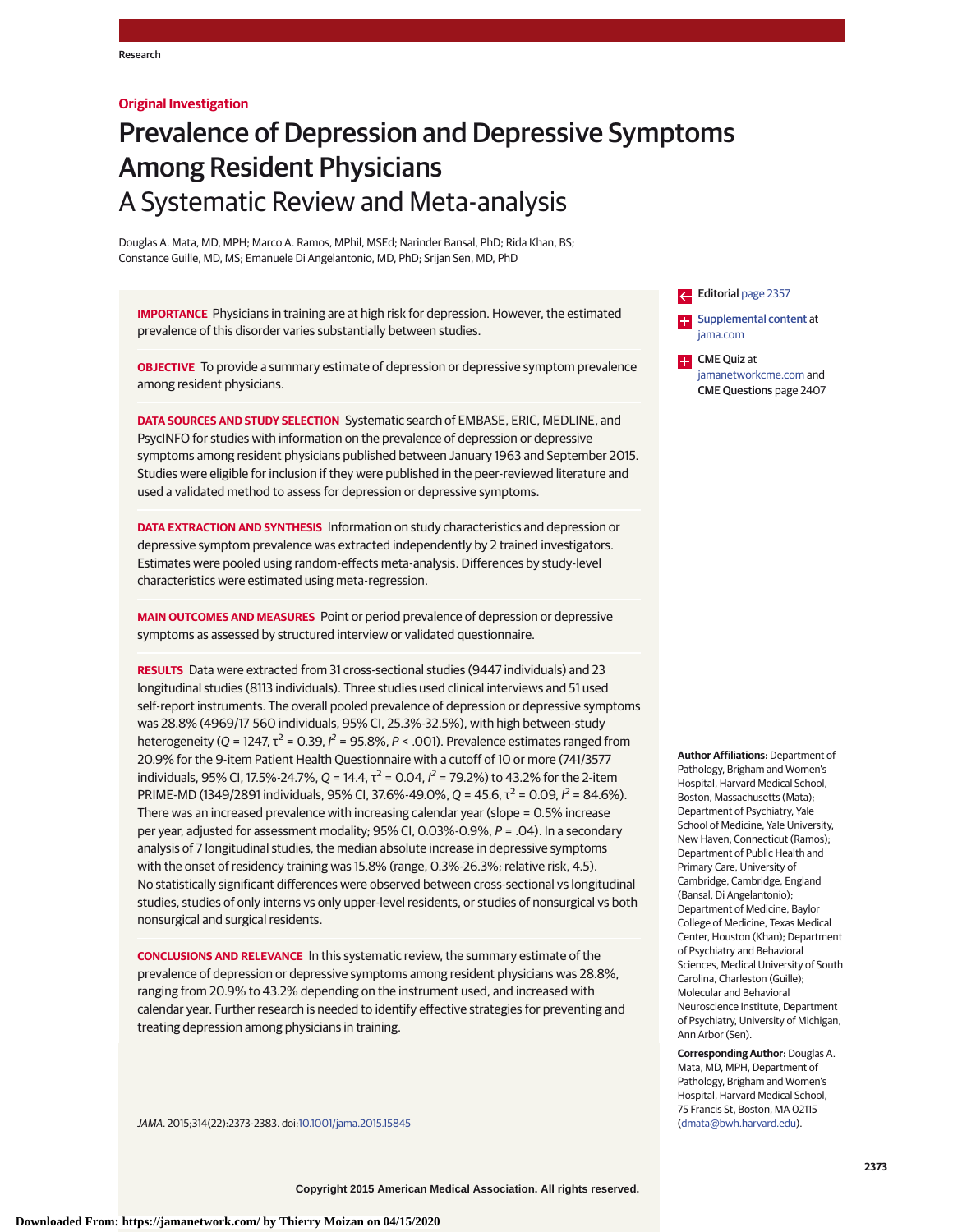tudies have suggested that resident physicians experience higher rates of depression than the general public.<sup>1-5</sup> Beyond the effects of depression on individuence higher rates of depression than the general als, resident depression has been linked to poor-quality patient care and increased medical errors.<sup>6-8</sup> However, estimates of the prevalence of depression or depressive symptoms vary across studies, from 3% to 60%.<sup>9,10</sup> Studies also report conflicting findings about resident depression depending on specialty, postgraduate year, sex, and other characteristics.<sup>4,11-13</sup> A reliable estimate of depression prevalence during medical training is important for informing efforts to prevent, treat, and identify causes of depression among residents.<sup>14</sup> We conducted a systematic review and meta-analysis of published studies of depression or depressive symptoms in graduate medical trainees.

# **Methods**

## Search Strategy and Study Eligibility

Cross-sectional and longitudinal studies published between January 1963 and September 2015 that reported on the prevalence of depression or depressive symptoms in interns, resident physicians, or both were identified using EMBASE, ERIC, MEDLINE, and PsycINFO (independently performed by D.A.M. and M.A.R.); by screening the reference lists of articles identified; and by correspondence with study investigators using the approach recommended by the Preferred Reporting Items for Systematic Reviews and Meta-Analyses (PRISMA) guidelines (Figure 1). $15$  The computer-based searches combined terms related to interns, resident physicians, and study design with those related to depression, without language restriction (full details of the search strategy are provided in eMethods 1 in the [Supplement\)](http://jama.jamanetwork.com/article.aspx?doi=10.1001/jama.2015.15845&utm_campaign=articlePDF%26utm_medium=articlePDFlink%26utm_source=articlePDF%26utm_content=jama.2015.15845). Studies were included if they reported data on resident physicians, were published in peer-reviewed journals, and used a validated method to assess for depression or depressive symptoms.<sup>16</sup>

## Data Extraction and Quality Assessment

The following information was independently extracted from each article by 2 trained investigators (D.A.M. and M.A.R.) using a standardized form: study design, geographic location, years of survey, specialty, postgraduate level, sample size, average age of participants, number and percentage of male participants, diagnostic or screening method used, outcome definition (ie, specific diagnostic criteria or screening instrument cutoff), and reported prevalence of depression or depressive symptoms. The most comprehensive publication was used when there were several involving the same population of residents. A modified version of the Newcastle-Ottawa Scale was used to assess the quality of nonrandomized studies included in systematic reviews and meta-analyses.<sup>17</sup> This scale assesses quality in several domains: sample representativeness and size, comparability between respondents and nonrespondents, ascertainment of depressive symptoms, and statistical quality (full details regarding scoring are provided in eMethods 2



Figure 1. Flow Diagram for Identifying Studies on the Prevalence



in the [Supplement\)](http://jama.jamanetwork.com/article.aspx?doi=10.1001/jama.2015.15845&utm_campaign=articlePDF%26utm_medium=articlePDFlink%26utm_source=articlePDF%26utm_content=jama.2015.15845). Studies were judged to be at low risk of bias (≥3 points) or high risk of bias (<3 points). All discrepancies were resolved by discussion and adjudication of a third reviewer (S.S.).

#### Data Synthesis and Analysis

Prevalence estimates of depression or depressive symptoms were calculated by pooling the study-specific estimates using random-effects meta-analysis that accounted for betweenstudy heterogeneity.<sup>18</sup> Binomial proportion confidence intervals for individual studies were calculated using the Clopper-Pearson method, which allows for asymmetry. When longitudinal studies reported prevalence estimates made at different time periods within the year, the overall period prevalence for the time period was used. Between-study heterogeneity was assessed by standard  $\chi^2$  tests and the *I <sup>2</sup>* statistic (ie, the percentage of variability in prevalence estimates due to heterogeneity rather than sampling error, or chance, with values ≥75% indicating considerable heterogeneity)<sup>19,20</sup> and by comparing results from studies grouped according to prespecified study-level characteristics (study design, country, year of baseline survey, specialty, postgraduate level, Newcastle-Ottawa Scale components, age, sex, and diagnostic method) using stratified metaanalysis and meta-regression.21,22 The influence of individual studies on the overall prevalence estimate was explored by serially excluding each study in a sensitivity analysis. A secondary analysis restricted to longitudinal studies reporting both preresidency and intraresidency depressive symptom prevalence estimates was performed to better isolate associations with the residency experience from associations with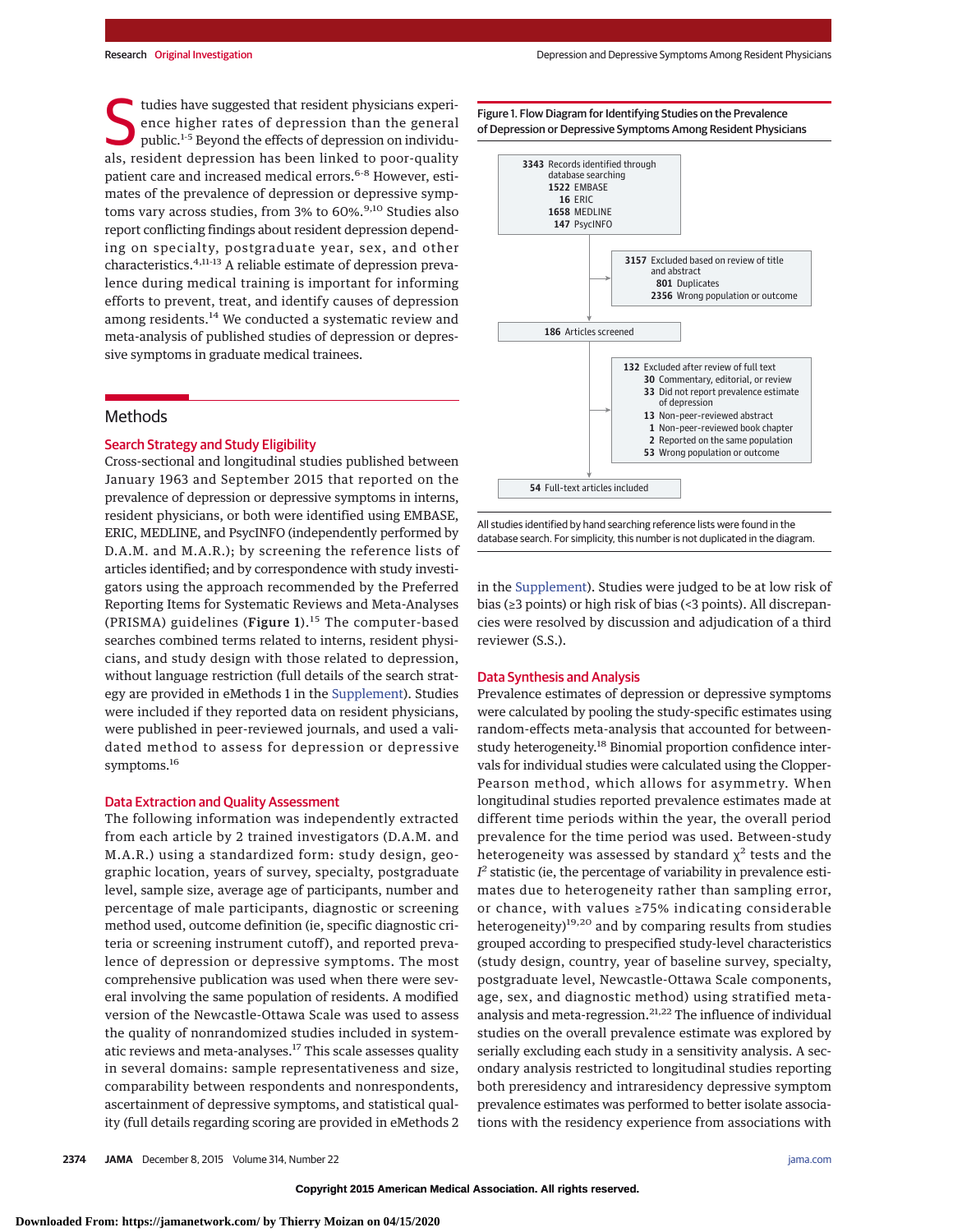assessment tools. Bias secondary to small study effects was investigated by funnel plot and Egger test. $23,24$  All analyses were performed using R version 3.2.2 (R Foundation for Statistical Computing).25 Statistical tests were 2-sided and used a significance threshold of *P* < .05.

# **Results**

# Study Characteristics

Thirty-one cross-sectional<sup>10-13,26-52</sup> and 23 longitudinal<sup>4,6-8,53-71</sup> studies involving a total of 17 560 individuals were included in the study (Figure 1, Table 1, and Table 2). Thirty-five took place in North America, 9 in Asia, 5 in Europe, 4 in South America, and 1 in Africa. Twenty-eight studies recruited residents from multiple specialties, while 26 recruited exclusively from single specialties. Thirteen studies included interns only, 36 included both interns and residents, and 5 included upper-level residents only. The median number of participants per study was 141 (range, 27-2323). Eleven studies assessed for depressive symptoms using the Beck Depression Inventory (BDI),<sup>72</sup> 11 used the Center for Epidemiologic Studies Depression Scale (CES-D), $73$  8 used the 2-item Primary Care Evaluation of Mental Disorders questionnaire (PRIME-MD), $^{74}$  7 used the 9-item Patient Health Questionnaire (PHQ-9), $^{75}$  4 used the Zung Self-rating Depression Scale (SDS),<sup>76</sup> 3 used the Harvard Department of Psychiatry/National Depression Screening Day Scale (HANDS),<sup>77</sup> and 7 used other methods.<sup>78-82</sup> Three assessed for depression using structured interviews.<sup>83</sup> The diagnostic criteria and scoring cutoffs used by the studies are summarized in Table 1. When evaluated by Newcastle-Ottawa quality assessment criteria, out of 5 possible points, 3 studies received 5 points, 13 received 4 points, 23 received 3 points, 10 received 2 points, 4 received 1 point, and 1 received 0 points (scores for individual studies are presented in eTable 1 in the [Supplement\)](http://jama.jamanetwork.com/article.aspx?doi=10.1001/jama.2015.15845&utm_campaign=articlePDF%26utm_medium=articlePDFlink%26utm_source=articlePDF%26utm_content=jama.2015.15845).

# Prevalence of Depression or Depressive Symptoms Among Resident Physicians

Meta-analytic pooling of the prevalence estimates of depression or depressive symptoms reported by the 54 studies yielded a summary prevalence of 28.8% (4969/17 560 individuals, 95% CI, 25.3%-32.5%), with significant evidence of betweenstudy heterogeneity ( $Q = 1247, P < .001, \tau^2 = 0.39, I^2 = 95.8\%)$ (Figure 2). Sensitivity analysis, in which themeta-analysis was serially repeated after exclusion of each study, demonstrated that no individual study affected the overall prevalence estimate by more than 1% (eTable 2 in the [Supplement\)](http://jama.jamanetwork.com/article.aspx?doi=10.1001/jama.2015.15845&utm_campaign=articlePDF%26utm_medium=articlePDFlink%26utm_source=articlePDF%26utm_content=jama.2015.15845).

To provide a range of the depression or depressive symptom prevalence estimates identified by these methodologically diverse studies, estimates were stratified by screening instrument and cutoff score (Figure 3). Summary prevalence estimates ranged from 20.9% for the PHQ-9 with cutoff of 10 or more (741/3577 individuals, 95% CI, 17.5%-24.7%, *Q* = 14.4,  $\tau^2$  = 0.04,  $I^2$  = 79.2%) to 43.2% for the 2-item PRIME-MD (1349/2891 individuals, 95% CI, 37.6%-49.0%, *Q* = 45.6,  $\tau^2$  = 0.09,  $I^2$  = 84.6%). The 8 studies using the 2-item

PRIME-MD yielded significantly higher estimates than did the others  $(Q = 69.0, P < .001)$ . In contrast, there were no significant differences between estimates made using the CES-D, PHQ-9, HANDS, BDI, or Zung SDS (*Q* = 8.65, *P* = .12), suggesting that variation between instruments did not explain the heterogeneity in the observed depression or depressive symptom prevalence estimates. A model including only those studies<sup>4,7,34,47,48,50,60,66</sup> using inventories with specificities greater than 88% yielded a prevalence estimate of 20.2% (1119/5425, 95% CI, 18.0%-22.6%, *Q* = 22.0, *P* < .01,  $\tau^2$  = 0.02,  $I^2$  = 68.2%).

# Prevalence of Depression or Depressive Symptoms by Study-Level Characteristics

Among all 54 studies, the prevalence of depression or depressive symptoms significantly increased with baseline survey year (slope = 0.5% per calendar-year increase; 95% CI, 0.03%-0.9%; test of moderator,  $Q = 4.4$ ,  $P = .04$ ). This association persisted when studies using the 2-item PRIME-MD were excluded and the analysis was restricted to the 23 studies using the CES-D, PHQ-9, HANDS, BDI, or Zung SDS presented in Figure 3 (slope = 0.6% per calendar-year increase; 95% CI,  $0.1\% -1.2\%, P = .02$ .

Among the full set of studies, no statistically significant differences in prevalence estimates were noted between cross-sectional vs longitudinal studies (2851/9447, 29.1% [95% CI, 23.9% to 34.9%] vs 2111/8113, 28.4% [95% CI, 24.2% to 33.0%]; test for subgroup differences, *Q* = 0.04, *P* = .85), studies in the United States vs elsewhere (3026/ 10 883, 26.6% [95% CI, 21.9% to 31.9%] vs 1936/6677, 31.1% [95% CI, 26.0% to 36.7%]; *Q* = 1.4, *P* = .23), studies of nonsurgical vs both nonsurgical and surgical residents (1570/ 5841, 28.9% [95% CI, 24.7% to 33.4%] vs 3392/11 719, 28.8% [95% CI, 23.6% to 34.7%]; *Q* = 0, *P* = .98), or studies of only interns vs those of only upper-level residents (1411/5127, 31.9% [95% CI, 25.4% to 39.1%] vs 211/1061, 26.6% [95% CI, 14.9% to 42.8%]; *Q* = 0.9, *P* = .62) (Figure 4). There were no significant associations between prevalence and mean or median age (slope = −1.0% per year [95% CI, −2.8% to 0.8%]; *Q* = 1.2, *P* = .28) or percentage of males (slope = 3.4% per percentage increase in males [95% CI, −28.9% to 22.1%]; *Q* = 0.1, *P* = .79).

When evaluated by Newcastle-Ottawa criteria, studies with lower total overall quality scores yielded higher depression estimates (660/1658, 36.7% [95% CI, 30.2%- 43.7%] vs 4302/15 902, 26.1% [95% CI, 22.4%-30.2%]; *Q* = 7.3, *P* = .007) (Figure 5). In terms of individual quality assessment criteria, higher prevalence estimates were found among studies with less representative participant populations (569/1472, 37.7% [95% CI, 32.4%-43.2%] vs 4393/16 088, 26.8% [95% CI, 23.1%-30.9%]; *Q* = 10.4, *P* = .001) and less valid assessment methods (1835/4425, 36.2% [95% CI, 29.9%-43.0%] vs 3127/13 135, 25.7% [95% CI, 22.6%-29.0%]; *Q* = 8.6, *P* = .003). No statistically significant differences in prevalence estimates were noted when studies were stratified by respondent/nonrespondent comparability criteria ( $Q = 0.11$ ,  $P = .75$ ) or by quality of descriptive statistic reporting (*Q* = 0.23, *P* = .63).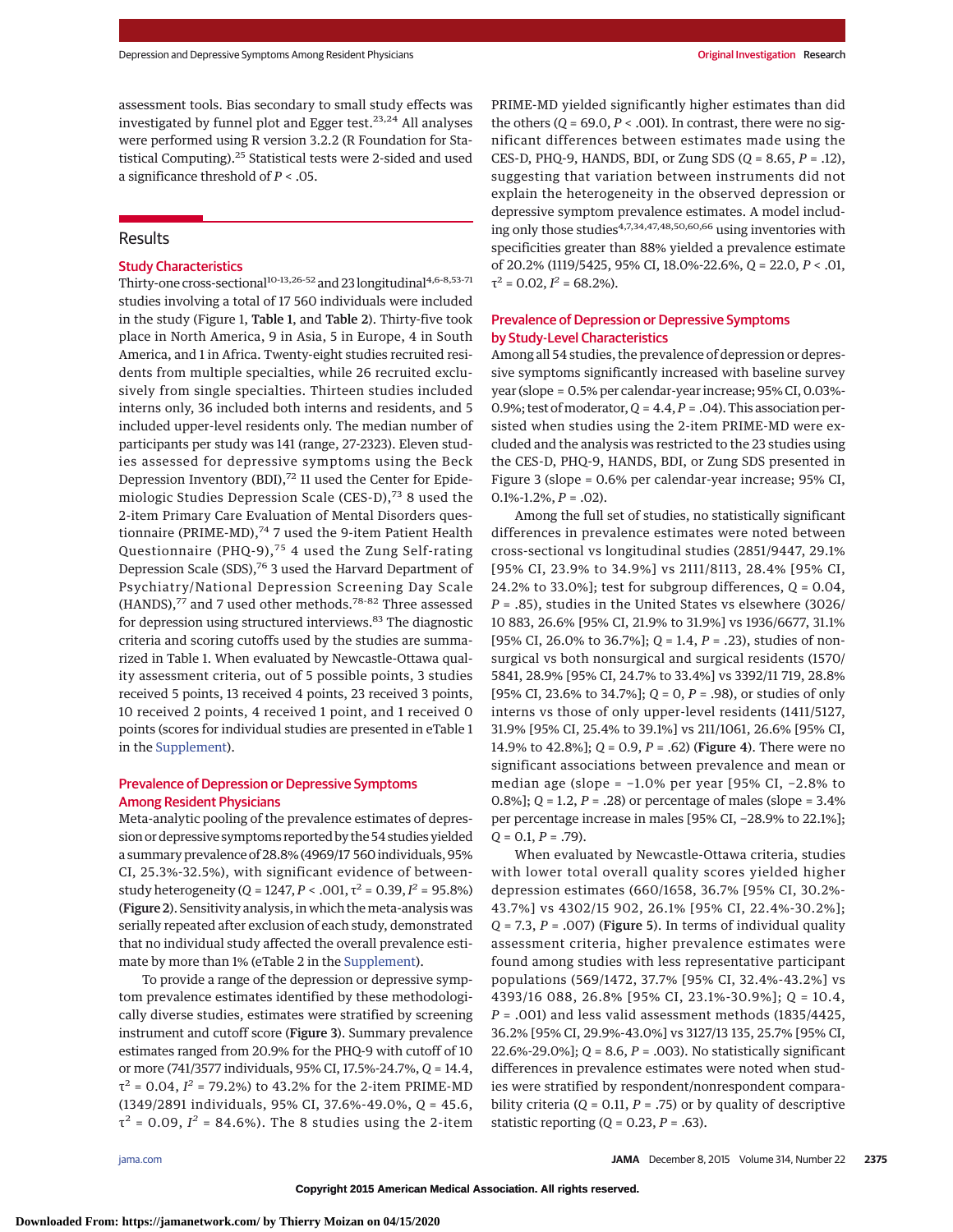| No. of<br>Partici-<br>Survey<br><b>Diagnostic</b><br><b>Outcome</b><br>PGY<br>Years<br><b>Specialty</b><br>Men, No. (%)<br>Method<br><b>Definition</b><br><b>NOS</b><br>Source<br>Country<br>pants<br>Age, y<br>de Oliveira<br><b>United States</b><br>2011<br>$1 - 4$<br>1384<br>No. $(%$ (%) ≤30 y:<br>850 (57.0)<br><b>HANDS</b><br>>9<br>5<br>Anesthesia<br>et al, 47 2013<br>779 (54.0)<br>Waldman et al, 43<br>2007<br>3<br>Argentina<br>Cardiology<br>$3 - 4$<br>106<br>Mean (SD),<br>70 (66.0)<br>21-Item BDI<br>$\geq 10$<br>2009<br>29.1 (2.4)<br>Bosnia and<br>78<br>3<br>Hasanović and<br>2004<br>Family<br>$\geq$ 1<br>Median (range),<br>HSCL-25<br>$\geq 1.75$<br>12 (15.4)<br>Herenda, 39 2008<br>Herzegovina<br>medicine<br>NR (30-45)<br>3<br>Godenick et al, <sup>29</sup><br><b>United States</b><br>1992<br>Family<br>$1 - 4$<br>164<br>Mean (SD),<br>133 (74.7)<br>21-Item BDI<br>$\geq 10$<br>1995<br>medicine<br>30.3 (4.6)<br>Oriel et al, 33<br><b>United States</b><br><b>NR</b><br>$1 - 4$<br>185<br>Mean (range),<br>87 (47.0)<br>9-Item survey<br>DSM-IV<br>$\mathbf{1}$<br>Family<br>2004<br>medicine<br>33 (26-57)<br>criteria<br>Earle and Kelly, 34<br>2002<br>254<br>Canada<br>Family<br>$\geq$ 1<br>Mean (SD),<br>90 (35.4)<br>PHQ-9<br>$\geq 10$<br>4<br>2005<br>medicine<br>29 (NR)<br>1993-<br>$1 - 3$<br>$\overline{4}$<br>Hainer and<br><b>United States</b><br>268<br>Mean (SD),<br>239 (68.3)<br>21-Item BDI<br>Family<br>$\geq 10$<br>Palesch, 30 1998<br>1996<br>medicine<br>30.4(5.2)<br>Lam et al, 44 2010<br>2005<br>$\mathbf{1}$<br>95<br>DASS-21<br>3<br>Hong Kong<br>General<br>Mean (range),<br>48 (49.5)<br>$\geq 10$<br>internship<br>24.4 (23-28)<br>3<br>Sakata et al, 40<br>2005<br>$1 - 2$<br>CES-D<br>General<br>196<br>Mean (SD),<br>149 (76)<br>$\geq$ 19<br>Japan<br>2008<br>internship<br>27.3(2.9)<br>Hsieh et al, $13$<br>2004-<br>$\mathbf{1}$<br>302<br>$\overline{2}$<br>General<br><b>NR</b><br>216(71.5)<br>Zung SDS<br>$\geq 41$<br>Taiwan<br>2011<br>2005<br>internship<br>Costa et al, 45<br>3<br>$\mathbf{1}$<br>84<br><b>Brazil</b><br>2008<br>Internal<br>Mean (SD),<br>45(53.6)<br>21-Item BDI<br>$\geq 10$<br>2012<br>medicine<br>24.6(3.8)<br>Shanafelt<br>$1 - 3$<br>Yes to either 0<br><b>United States</b><br>2001<br>Internal<br>115<br><b>NR</b><br>54 (47.0)<br>PRIME-MD<br>et al, 32 2002<br>medicine<br>item<br>Yi et al. <sup>37</sup> 2006<br><b>United States</b><br>CES-D<br>3<br>2003<br>Medical and<br>$\geq$ 1<br>227<br>Mean (SD),<br>95 (42)<br>$\geq 10$<br>28.7(3.8)<br>pediatric<br>Raviola et al, 31<br>1997-<br>$\overline{2}$<br>Medical and<br>$3 - 4$<br>50<br>Mean (SD),<br><b>NR</b><br>DSM-IV<br>Kenya<br>Structured<br>2002<br>1999<br>interview<br>criteria<br>surgical<br>33 (NR)<br>Valko and<br>1972<br>$\mathbf{1}$<br><b>United States</b><br>Medical and<br>53<br><b>NR</b><br><b>NR</b><br>Structured<br>DSM-II<br>$\overline{2}$<br>Clayton, 27 1975<br>interview<br>criteria<br>surgical<br>Kirsling et al, $^{12}$<br>1987-<br><b>United States</b><br>Medical and<br>$\mathbf{1}$<br>58<br><b>NR</b><br>38(62.3)<br>3<br>21-Item BDI<br>$\geq 10$<br>1989<br>1988<br>surgical<br>Cruz EP, 36 2006<br>Mexico<br><b>NR</b><br>Medical and<br>$1 - 6$<br>80<br>Mean (SD),<br>53 (66.3)<br>Zung SDS<br>$\geq 41$<br>$\mathbf{1}$<br>surgical<br>27.5(1.8)<br>Demir et al, 38<br>3<br>Turkey<br>2004<br>Medical and<br>$\geq$ 1<br>86<br>Mean (SD),<br>38 (44.2)<br>21-Item BDI<br>$\geq$ 11<br>2007<br>surgical<br>28.2(3.2)<br>Sánchez et al, 41<br>HAM-D<br>$\overline{4}$<br>Mexico<br>$2007 -$<br>Medical and<br>$1 - 3$<br>90<br>Mean (SD),<br>49 (54.4)<br>$\geq 8$<br>2008<br>2008<br>28.6(0.5)<br>surgical<br>Al Ghafri et al, 48<br>2011<br>3<br>Medical and<br>$1 - 4$<br>132<br>73%<30y<br>42 (31.8)<br>PHQ-9<br>$\geq$ 12<br>Oman<br>2014<br>surgical<br>Saudi Arabia<br>2012<br>3<br>Al-Maddah<br>Medical and<br>$1 - 5$<br>171<br>Median (range),<br>72 (42)<br>21-Item BDI<br>$\geq 10$<br>et al, 51 2015<br>NR (25-35)<br>surgical<br>Yousuf et al, 10<br>2008<br>172<br>No. (%) <30 y:<br>$\overline{2}$<br>Pakistan<br>Medical and<br>$\geq$ 1<br>111(64.5)<br>Zung SDS<br>$\geq 45$<br>2011<br>104(70.3)<br>surgical<br>Steinert et al, <sup>28</sup><br>1984<br>255<br>$1 - 6$<br>Mean (range),<br>182 (71.4)<br>Zung SDS<br>$\geq 50$<br>$\overline{4}$<br>Canada<br>Medical and<br>$27.7(21-52)$<br>1991<br>surgical<br>2009<br>Medical and<br>260<br>Mean (range),<br>Stoesser and<br><b>United States</b><br>126(50.2)<br>PHQ-9<br>$\geq 10$<br>$\overline{4}$<br>$\geq$ 1<br>Cobb, 50 2014<br>surgical<br>$30.8(25-55)$<br><b>Brazil</b><br>2012<br>305<br>Pereira-Lima and<br>Medical and<br>$1 - 5$<br>Mean (SD),<br>159(52.1)<br>PHQ-4<br>$\geq$ 3<br>$\overline{4}$<br>Loureiro, $52$ 2015<br>surgical<br>28(2.5)<br>Goebert et al. <sup>42</sup><br><b>United States</b><br>2003-<br>Medical and<br>$1 - 4$<br>532<br><b>NR</b><br>CES-D<br>3<br>254 (48)<br>$\geq$ 16<br>2009<br>2004<br>surgical<br>Dyrbye et al. <sup>49</sup><br>$2011 -$<br>Yes to either 3<br><b>United States</b><br>Medical and<br>$1 - 7$<br>1701<br>Median (range),<br>824 (48.6)<br>PRIME-MD<br>2014<br>2012<br>surgical<br>31 (NR)<br>item<br>Hsu and<br>1984-<br>Medical and<br>1785<br>Mean (SD),<br>Canada<br>$\geq$ 1<br>1184 (66.3)<br>CES-D<br>$\geq 16$<br>4<br>Marshall, 11 1987<br>1985<br>surgical<br>29(4.2)<br>Govardhan<br>2009<br>56<br>CES-D<br>3<br><b>United States</b><br>Ob/gyn<br>$1 - 4$<br>Mean (SD).<br>5(8.8)<br>>16<br>et al, 46 2012<br>30.1(3.0)<br>Becker et al, 35<br>2004<br>3<br><b>United States</b><br>Ob/gyn<br>$1 - 4$<br>120<br>Mean (SD),<br>CES-D<br>$\geq$ 16<br>26 (20.8)<br>2006<br>29.3 (3.0)<br>Waring EM, 26<br><b>NR</b><br>83<br>$\overline{2}$<br>United<br>Psychiatry<br>$\geq$ 1<br><b>NR</b><br><b>NR</b><br>GHQ<br>$\geq$ 12 | Table 1. Selected Characteristics of the 31 Cross-sectional Studies Included in This Systematic Review and Meta-analysis |         |  |  |  |  |  |
|---------------------------------------------------------------------------------------------------------------------------------------------------------------------------------------------------------------------------------------------------------------------------------------------------------------------------------------------------------------------------------------------------------------------------------------------------------------------------------------------------------------------------------------------------------------------------------------------------------------------------------------------------------------------------------------------------------------------------------------------------------------------------------------------------------------------------------------------------------------------------------------------------------------------------------------------------------------------------------------------------------------------------------------------------------------------------------------------------------------------------------------------------------------------------------------------------------------------------------------------------------------------------------------------------------------------------------------------------------------------------------------------------------------------------------------------------------------------------------------------------------------------------------------------------------------------------------------------------------------------------------------------------------------------------------------------------------------------------------------------------------------------------------------------------------------------------------------------------------------------------------------------------------------------------------------------------------------------------------------------------------------------------------------------------------------------------------------------------------------------------------------------------------------------------------------------------------------------------------------------------------------------------------------------------------------------------------------------------------------------------------------------------------------------------------------------------------------------------------------------------------------------------------------------------------------------------------------------------------------------------------------------------------------------------------------------------------------------------------------------------------------------------------------------------------------------------------------------------------------------------------------------------------------------------------------------------------------------------------------------------------------------------------------------------------------------------------------------------------------------------------------------------------------------------------------------------------------------------------------------------------------------------------------------------------------------------------------------------------------------------------------------------------------------------------------------------------------------------------------------------------------------------------------------------------------------------------------------------------------------------------------------------------------------------------------------------------------------------------------------------------------------------------------------------------------------------------------------------------------------------------------------------------------------------------------------------------------------------------------------------------------------------------------------------------------------------------------------------------------------------------------------------------------------------------------------------------------------------------------------------------------------------------------------------------------------------------------------------------------------------------------------------------------------------------------------------------------------------------------------------------------------------------------------------------------------------------------------------------------------------------------------------------------------------------------------------------------------------------------------------------------------------------------------------------------------------------------------------------------------------------------------------------------------------------------------------------------------------------------------------------------------------------------------------------------------------------------------------------------------------------------------------------------------------------------------------------------------------------------------------------------------------------------------------------------------------------------------------------------------------------------------------------------------------------------------------------------------------------------------------------------------------------------------------------------------------------------------------------------------------------------------------------------------------------------------------------------------------------------------------------------------------------------------------------------------------------------------------------------------------------------------------------------|--------------------------------------------------------------------------------------------------------------------------|---------|--|--|--|--|--|
|                                                                                                                                                                                                                                                                                                                                                                                                                                                                                                                                                                                                                                                                                                                                                                                                                                                                                                                                                                                                                                                                                                                                                                                                                                                                                                                                                                                                                                                                                                                                                                                                                                                                                                                                                                                                                                                                                                                                                                                                                                                                                                                                                                                                                                                                                                                                                                                                                                                                                                                                                                                                                                                                                                                                                                                                                                                                                                                                                                                                                                                                                                                                                                                                                                                                                                                                                                                                                                                                                                                                                                                                                                                                                                                                                                                                                                                                                                                                                                                                                                                                                                                                                                                                                                                                                                                                                                                                                                                                                                                                                                                                                                                                                                                                                                                                                                                                                                                                                                                                                                                                                                                                                                                                                                                                                                                                                                                                                                                                                                                                                                                                                                                                                                                                                                                                                                                                                                               |                                                                                                                          |         |  |  |  |  |  |
|                                                                                                                                                                                                                                                                                                                                                                                                                                                                                                                                                                                                                                                                                                                                                                                                                                                                                                                                                                                                                                                                                                                                                                                                                                                                                                                                                                                                                                                                                                                                                                                                                                                                                                                                                                                                                                                                                                                                                                                                                                                                                                                                                                                                                                                                                                                                                                                                                                                                                                                                                                                                                                                                                                                                                                                                                                                                                                                                                                                                                                                                                                                                                                                                                                                                                                                                                                                                                                                                                                                                                                                                                                                                                                                                                                                                                                                                                                                                                                                                                                                                                                                                                                                                                                                                                                                                                                                                                                                                                                                                                                                                                                                                                                                                                                                                                                                                                                                                                                                                                                                                                                                                                                                                                                                                                                                                                                                                                                                                                                                                                                                                                                                                                                                                                                                                                                                                                                               |                                                                                                                          |         |  |  |  |  |  |
|                                                                                                                                                                                                                                                                                                                                                                                                                                                                                                                                                                                                                                                                                                                                                                                                                                                                                                                                                                                                                                                                                                                                                                                                                                                                                                                                                                                                                                                                                                                                                                                                                                                                                                                                                                                                                                                                                                                                                                                                                                                                                                                                                                                                                                                                                                                                                                                                                                                                                                                                                                                                                                                                                                                                                                                                                                                                                                                                                                                                                                                                                                                                                                                                                                                                                                                                                                                                                                                                                                                                                                                                                                                                                                                                                                                                                                                                                                                                                                                                                                                                                                                                                                                                                                                                                                                                                                                                                                                                                                                                                                                                                                                                                                                                                                                                                                                                                                                                                                                                                                                                                                                                                                                                                                                                                                                                                                                                                                                                                                                                                                                                                                                                                                                                                                                                                                                                                                               |                                                                                                                          |         |  |  |  |  |  |
|                                                                                                                                                                                                                                                                                                                                                                                                                                                                                                                                                                                                                                                                                                                                                                                                                                                                                                                                                                                                                                                                                                                                                                                                                                                                                                                                                                                                                                                                                                                                                                                                                                                                                                                                                                                                                                                                                                                                                                                                                                                                                                                                                                                                                                                                                                                                                                                                                                                                                                                                                                                                                                                                                                                                                                                                                                                                                                                                                                                                                                                                                                                                                                                                                                                                                                                                                                                                                                                                                                                                                                                                                                                                                                                                                                                                                                                                                                                                                                                                                                                                                                                                                                                                                                                                                                                                                                                                                                                                                                                                                                                                                                                                                                                                                                                                                                                                                                                                                                                                                                                                                                                                                                                                                                                                                                                                                                                                                                                                                                                                                                                                                                                                                                                                                                                                                                                                                                               |                                                                                                                          |         |  |  |  |  |  |
|                                                                                                                                                                                                                                                                                                                                                                                                                                                                                                                                                                                                                                                                                                                                                                                                                                                                                                                                                                                                                                                                                                                                                                                                                                                                                                                                                                                                                                                                                                                                                                                                                                                                                                                                                                                                                                                                                                                                                                                                                                                                                                                                                                                                                                                                                                                                                                                                                                                                                                                                                                                                                                                                                                                                                                                                                                                                                                                                                                                                                                                                                                                                                                                                                                                                                                                                                                                                                                                                                                                                                                                                                                                                                                                                                                                                                                                                                                                                                                                                                                                                                                                                                                                                                                                                                                                                                                                                                                                                                                                                                                                                                                                                                                                                                                                                                                                                                                                                                                                                                                                                                                                                                                                                                                                                                                                                                                                                                                                                                                                                                                                                                                                                                                                                                                                                                                                                                                               |                                                                                                                          |         |  |  |  |  |  |
|                                                                                                                                                                                                                                                                                                                                                                                                                                                                                                                                                                                                                                                                                                                                                                                                                                                                                                                                                                                                                                                                                                                                                                                                                                                                                                                                                                                                                                                                                                                                                                                                                                                                                                                                                                                                                                                                                                                                                                                                                                                                                                                                                                                                                                                                                                                                                                                                                                                                                                                                                                                                                                                                                                                                                                                                                                                                                                                                                                                                                                                                                                                                                                                                                                                                                                                                                                                                                                                                                                                                                                                                                                                                                                                                                                                                                                                                                                                                                                                                                                                                                                                                                                                                                                                                                                                                                                                                                                                                                                                                                                                                                                                                                                                                                                                                                                                                                                                                                                                                                                                                                                                                                                                                                                                                                                                                                                                                                                                                                                                                                                                                                                                                                                                                                                                                                                                                                                               |                                                                                                                          |         |  |  |  |  |  |
|                                                                                                                                                                                                                                                                                                                                                                                                                                                                                                                                                                                                                                                                                                                                                                                                                                                                                                                                                                                                                                                                                                                                                                                                                                                                                                                                                                                                                                                                                                                                                                                                                                                                                                                                                                                                                                                                                                                                                                                                                                                                                                                                                                                                                                                                                                                                                                                                                                                                                                                                                                                                                                                                                                                                                                                                                                                                                                                                                                                                                                                                                                                                                                                                                                                                                                                                                                                                                                                                                                                                                                                                                                                                                                                                                                                                                                                                                                                                                                                                                                                                                                                                                                                                                                                                                                                                                                                                                                                                                                                                                                                                                                                                                                                                                                                                                                                                                                                                                                                                                                                                                                                                                                                                                                                                                                                                                                                                                                                                                                                                                                                                                                                                                                                                                                                                                                                                                                               |                                                                                                                          |         |  |  |  |  |  |
|                                                                                                                                                                                                                                                                                                                                                                                                                                                                                                                                                                                                                                                                                                                                                                                                                                                                                                                                                                                                                                                                                                                                                                                                                                                                                                                                                                                                                                                                                                                                                                                                                                                                                                                                                                                                                                                                                                                                                                                                                                                                                                                                                                                                                                                                                                                                                                                                                                                                                                                                                                                                                                                                                                                                                                                                                                                                                                                                                                                                                                                                                                                                                                                                                                                                                                                                                                                                                                                                                                                                                                                                                                                                                                                                                                                                                                                                                                                                                                                                                                                                                                                                                                                                                                                                                                                                                                                                                                                                                                                                                                                                                                                                                                                                                                                                                                                                                                                                                                                                                                                                                                                                                                                                                                                                                                                                                                                                                                                                                                                                                                                                                                                                                                                                                                                                                                                                                                               |                                                                                                                          |         |  |  |  |  |  |
|                                                                                                                                                                                                                                                                                                                                                                                                                                                                                                                                                                                                                                                                                                                                                                                                                                                                                                                                                                                                                                                                                                                                                                                                                                                                                                                                                                                                                                                                                                                                                                                                                                                                                                                                                                                                                                                                                                                                                                                                                                                                                                                                                                                                                                                                                                                                                                                                                                                                                                                                                                                                                                                                                                                                                                                                                                                                                                                                                                                                                                                                                                                                                                                                                                                                                                                                                                                                                                                                                                                                                                                                                                                                                                                                                                                                                                                                                                                                                                                                                                                                                                                                                                                                                                                                                                                                                                                                                                                                                                                                                                                                                                                                                                                                                                                                                                                                                                                                                                                                                                                                                                                                                                                                                                                                                                                                                                                                                                                                                                                                                                                                                                                                                                                                                                                                                                                                                                               |                                                                                                                          |         |  |  |  |  |  |
|                                                                                                                                                                                                                                                                                                                                                                                                                                                                                                                                                                                                                                                                                                                                                                                                                                                                                                                                                                                                                                                                                                                                                                                                                                                                                                                                                                                                                                                                                                                                                                                                                                                                                                                                                                                                                                                                                                                                                                                                                                                                                                                                                                                                                                                                                                                                                                                                                                                                                                                                                                                                                                                                                                                                                                                                                                                                                                                                                                                                                                                                                                                                                                                                                                                                                                                                                                                                                                                                                                                                                                                                                                                                                                                                                                                                                                                                                                                                                                                                                                                                                                                                                                                                                                                                                                                                                                                                                                                                                                                                                                                                                                                                                                                                                                                                                                                                                                                                                                                                                                                                                                                                                                                                                                                                                                                                                                                                                                                                                                                                                                                                                                                                                                                                                                                                                                                                                                               |                                                                                                                          |         |  |  |  |  |  |
|                                                                                                                                                                                                                                                                                                                                                                                                                                                                                                                                                                                                                                                                                                                                                                                                                                                                                                                                                                                                                                                                                                                                                                                                                                                                                                                                                                                                                                                                                                                                                                                                                                                                                                                                                                                                                                                                                                                                                                                                                                                                                                                                                                                                                                                                                                                                                                                                                                                                                                                                                                                                                                                                                                                                                                                                                                                                                                                                                                                                                                                                                                                                                                                                                                                                                                                                                                                                                                                                                                                                                                                                                                                                                                                                                                                                                                                                                                                                                                                                                                                                                                                                                                                                                                                                                                                                                                                                                                                                                                                                                                                                                                                                                                                                                                                                                                                                                                                                                                                                                                                                                                                                                                                                                                                                                                                                                                                                                                                                                                                                                                                                                                                                                                                                                                                                                                                                                                               |                                                                                                                          |         |  |  |  |  |  |
|                                                                                                                                                                                                                                                                                                                                                                                                                                                                                                                                                                                                                                                                                                                                                                                                                                                                                                                                                                                                                                                                                                                                                                                                                                                                                                                                                                                                                                                                                                                                                                                                                                                                                                                                                                                                                                                                                                                                                                                                                                                                                                                                                                                                                                                                                                                                                                                                                                                                                                                                                                                                                                                                                                                                                                                                                                                                                                                                                                                                                                                                                                                                                                                                                                                                                                                                                                                                                                                                                                                                                                                                                                                                                                                                                                                                                                                                                                                                                                                                                                                                                                                                                                                                                                                                                                                                                                                                                                                                                                                                                                                                                                                                                                                                                                                                                                                                                                                                                                                                                                                                                                                                                                                                                                                                                                                                                                                                                                                                                                                                                                                                                                                                                                                                                                                                                                                                                                               |                                                                                                                          |         |  |  |  |  |  |
|                                                                                                                                                                                                                                                                                                                                                                                                                                                                                                                                                                                                                                                                                                                                                                                                                                                                                                                                                                                                                                                                                                                                                                                                                                                                                                                                                                                                                                                                                                                                                                                                                                                                                                                                                                                                                                                                                                                                                                                                                                                                                                                                                                                                                                                                                                                                                                                                                                                                                                                                                                                                                                                                                                                                                                                                                                                                                                                                                                                                                                                                                                                                                                                                                                                                                                                                                                                                                                                                                                                                                                                                                                                                                                                                                                                                                                                                                                                                                                                                                                                                                                                                                                                                                                                                                                                                                                                                                                                                                                                                                                                                                                                                                                                                                                                                                                                                                                                                                                                                                                                                                                                                                                                                                                                                                                                                                                                                                                                                                                                                                                                                                                                                                                                                                                                                                                                                                                               |                                                                                                                          |         |  |  |  |  |  |
|                                                                                                                                                                                                                                                                                                                                                                                                                                                                                                                                                                                                                                                                                                                                                                                                                                                                                                                                                                                                                                                                                                                                                                                                                                                                                                                                                                                                                                                                                                                                                                                                                                                                                                                                                                                                                                                                                                                                                                                                                                                                                                                                                                                                                                                                                                                                                                                                                                                                                                                                                                                                                                                                                                                                                                                                                                                                                                                                                                                                                                                                                                                                                                                                                                                                                                                                                                                                                                                                                                                                                                                                                                                                                                                                                                                                                                                                                                                                                                                                                                                                                                                                                                                                                                                                                                                                                                                                                                                                                                                                                                                                                                                                                                                                                                                                                                                                                                                                                                                                                                                                                                                                                                                                                                                                                                                                                                                                                                                                                                                                                                                                                                                                                                                                                                                                                                                                                                               |                                                                                                                          |         |  |  |  |  |  |
|                                                                                                                                                                                                                                                                                                                                                                                                                                                                                                                                                                                                                                                                                                                                                                                                                                                                                                                                                                                                                                                                                                                                                                                                                                                                                                                                                                                                                                                                                                                                                                                                                                                                                                                                                                                                                                                                                                                                                                                                                                                                                                                                                                                                                                                                                                                                                                                                                                                                                                                                                                                                                                                                                                                                                                                                                                                                                                                                                                                                                                                                                                                                                                                                                                                                                                                                                                                                                                                                                                                                                                                                                                                                                                                                                                                                                                                                                                                                                                                                                                                                                                                                                                                                                                                                                                                                                                                                                                                                                                                                                                                                                                                                                                                                                                                                                                                                                                                                                                                                                                                                                                                                                                                                                                                                                                                                                                                                                                                                                                                                                                                                                                                                                                                                                                                                                                                                                                               |                                                                                                                          |         |  |  |  |  |  |
|                                                                                                                                                                                                                                                                                                                                                                                                                                                                                                                                                                                                                                                                                                                                                                                                                                                                                                                                                                                                                                                                                                                                                                                                                                                                                                                                                                                                                                                                                                                                                                                                                                                                                                                                                                                                                                                                                                                                                                                                                                                                                                                                                                                                                                                                                                                                                                                                                                                                                                                                                                                                                                                                                                                                                                                                                                                                                                                                                                                                                                                                                                                                                                                                                                                                                                                                                                                                                                                                                                                                                                                                                                                                                                                                                                                                                                                                                                                                                                                                                                                                                                                                                                                                                                                                                                                                                                                                                                                                                                                                                                                                                                                                                                                                                                                                                                                                                                                                                                                                                                                                                                                                                                                                                                                                                                                                                                                                                                                                                                                                                                                                                                                                                                                                                                                                                                                                                                               |                                                                                                                          |         |  |  |  |  |  |
|                                                                                                                                                                                                                                                                                                                                                                                                                                                                                                                                                                                                                                                                                                                                                                                                                                                                                                                                                                                                                                                                                                                                                                                                                                                                                                                                                                                                                                                                                                                                                                                                                                                                                                                                                                                                                                                                                                                                                                                                                                                                                                                                                                                                                                                                                                                                                                                                                                                                                                                                                                                                                                                                                                                                                                                                                                                                                                                                                                                                                                                                                                                                                                                                                                                                                                                                                                                                                                                                                                                                                                                                                                                                                                                                                                                                                                                                                                                                                                                                                                                                                                                                                                                                                                                                                                                                                                                                                                                                                                                                                                                                                                                                                                                                                                                                                                                                                                                                                                                                                                                                                                                                                                                                                                                                                                                                                                                                                                                                                                                                                                                                                                                                                                                                                                                                                                                                                                               |                                                                                                                          |         |  |  |  |  |  |
|                                                                                                                                                                                                                                                                                                                                                                                                                                                                                                                                                                                                                                                                                                                                                                                                                                                                                                                                                                                                                                                                                                                                                                                                                                                                                                                                                                                                                                                                                                                                                                                                                                                                                                                                                                                                                                                                                                                                                                                                                                                                                                                                                                                                                                                                                                                                                                                                                                                                                                                                                                                                                                                                                                                                                                                                                                                                                                                                                                                                                                                                                                                                                                                                                                                                                                                                                                                                                                                                                                                                                                                                                                                                                                                                                                                                                                                                                                                                                                                                                                                                                                                                                                                                                                                                                                                                                                                                                                                                                                                                                                                                                                                                                                                                                                                                                                                                                                                                                                                                                                                                                                                                                                                                                                                                                                                                                                                                                                                                                                                                                                                                                                                                                                                                                                                                                                                                                                               |                                                                                                                          |         |  |  |  |  |  |
|                                                                                                                                                                                                                                                                                                                                                                                                                                                                                                                                                                                                                                                                                                                                                                                                                                                                                                                                                                                                                                                                                                                                                                                                                                                                                                                                                                                                                                                                                                                                                                                                                                                                                                                                                                                                                                                                                                                                                                                                                                                                                                                                                                                                                                                                                                                                                                                                                                                                                                                                                                                                                                                                                                                                                                                                                                                                                                                                                                                                                                                                                                                                                                                                                                                                                                                                                                                                                                                                                                                                                                                                                                                                                                                                                                                                                                                                                                                                                                                                                                                                                                                                                                                                                                                                                                                                                                                                                                                                                                                                                                                                                                                                                                                                                                                                                                                                                                                                                                                                                                                                                                                                                                                                                                                                                                                                                                                                                                                                                                                                                                                                                                                                                                                                                                                                                                                                                                               |                                                                                                                          |         |  |  |  |  |  |
|                                                                                                                                                                                                                                                                                                                                                                                                                                                                                                                                                                                                                                                                                                                                                                                                                                                                                                                                                                                                                                                                                                                                                                                                                                                                                                                                                                                                                                                                                                                                                                                                                                                                                                                                                                                                                                                                                                                                                                                                                                                                                                                                                                                                                                                                                                                                                                                                                                                                                                                                                                                                                                                                                                                                                                                                                                                                                                                                                                                                                                                                                                                                                                                                                                                                                                                                                                                                                                                                                                                                                                                                                                                                                                                                                                                                                                                                                                                                                                                                                                                                                                                                                                                                                                                                                                                                                                                                                                                                                                                                                                                                                                                                                                                                                                                                                                                                                                                                                                                                                                                                                                                                                                                                                                                                                                                                                                                                                                                                                                                                                                                                                                                                                                                                                                                                                                                                                                               |                                                                                                                          |         |  |  |  |  |  |
|                                                                                                                                                                                                                                                                                                                                                                                                                                                                                                                                                                                                                                                                                                                                                                                                                                                                                                                                                                                                                                                                                                                                                                                                                                                                                                                                                                                                                                                                                                                                                                                                                                                                                                                                                                                                                                                                                                                                                                                                                                                                                                                                                                                                                                                                                                                                                                                                                                                                                                                                                                                                                                                                                                                                                                                                                                                                                                                                                                                                                                                                                                                                                                                                                                                                                                                                                                                                                                                                                                                                                                                                                                                                                                                                                                                                                                                                                                                                                                                                                                                                                                                                                                                                                                                                                                                                                                                                                                                                                                                                                                                                                                                                                                                                                                                                                                                                                                                                                                                                                                                                                                                                                                                                                                                                                                                                                                                                                                                                                                                                                                                                                                                                                                                                                                                                                                                                                                               |                                                                                                                          |         |  |  |  |  |  |
|                                                                                                                                                                                                                                                                                                                                                                                                                                                                                                                                                                                                                                                                                                                                                                                                                                                                                                                                                                                                                                                                                                                                                                                                                                                                                                                                                                                                                                                                                                                                                                                                                                                                                                                                                                                                                                                                                                                                                                                                                                                                                                                                                                                                                                                                                                                                                                                                                                                                                                                                                                                                                                                                                                                                                                                                                                                                                                                                                                                                                                                                                                                                                                                                                                                                                                                                                                                                                                                                                                                                                                                                                                                                                                                                                                                                                                                                                                                                                                                                                                                                                                                                                                                                                                                                                                                                                                                                                                                                                                                                                                                                                                                                                                                                                                                                                                                                                                                                                                                                                                                                                                                                                                                                                                                                                                                                                                                                                                                                                                                                                                                                                                                                                                                                                                                                                                                                                                               |                                                                                                                          |         |  |  |  |  |  |
|                                                                                                                                                                                                                                                                                                                                                                                                                                                                                                                                                                                                                                                                                                                                                                                                                                                                                                                                                                                                                                                                                                                                                                                                                                                                                                                                                                                                                                                                                                                                                                                                                                                                                                                                                                                                                                                                                                                                                                                                                                                                                                                                                                                                                                                                                                                                                                                                                                                                                                                                                                                                                                                                                                                                                                                                                                                                                                                                                                                                                                                                                                                                                                                                                                                                                                                                                                                                                                                                                                                                                                                                                                                                                                                                                                                                                                                                                                                                                                                                                                                                                                                                                                                                                                                                                                                                                                                                                                                                                                                                                                                                                                                                                                                                                                                                                                                                                                                                                                                                                                                                                                                                                                                                                                                                                                                                                                                                                                                                                                                                                                                                                                                                                                                                                                                                                                                                                                               |                                                                                                                          |         |  |  |  |  |  |
|                                                                                                                                                                                                                                                                                                                                                                                                                                                                                                                                                                                                                                                                                                                                                                                                                                                                                                                                                                                                                                                                                                                                                                                                                                                                                                                                                                                                                                                                                                                                                                                                                                                                                                                                                                                                                                                                                                                                                                                                                                                                                                                                                                                                                                                                                                                                                                                                                                                                                                                                                                                                                                                                                                                                                                                                                                                                                                                                                                                                                                                                                                                                                                                                                                                                                                                                                                                                                                                                                                                                                                                                                                                                                                                                                                                                                                                                                                                                                                                                                                                                                                                                                                                                                                                                                                                                                                                                                                                                                                                                                                                                                                                                                                                                                                                                                                                                                                                                                                                                                                                                                                                                                                                                                                                                                                                                                                                                                                                                                                                                                                                                                                                                                                                                                                                                                                                                                                               |                                                                                                                          |         |  |  |  |  |  |
|                                                                                                                                                                                                                                                                                                                                                                                                                                                                                                                                                                                                                                                                                                                                                                                                                                                                                                                                                                                                                                                                                                                                                                                                                                                                                                                                                                                                                                                                                                                                                                                                                                                                                                                                                                                                                                                                                                                                                                                                                                                                                                                                                                                                                                                                                                                                                                                                                                                                                                                                                                                                                                                                                                                                                                                                                                                                                                                                                                                                                                                                                                                                                                                                                                                                                                                                                                                                                                                                                                                                                                                                                                                                                                                                                                                                                                                                                                                                                                                                                                                                                                                                                                                                                                                                                                                                                                                                                                                                                                                                                                                                                                                                                                                                                                                                                                                                                                                                                                                                                                                                                                                                                                                                                                                                                                                                                                                                                                                                                                                                                                                                                                                                                                                                                                                                                                                                                                               |                                                                                                                          |         |  |  |  |  |  |
|                                                                                                                                                                                                                                                                                                                                                                                                                                                                                                                                                                                                                                                                                                                                                                                                                                                                                                                                                                                                                                                                                                                                                                                                                                                                                                                                                                                                                                                                                                                                                                                                                                                                                                                                                                                                                                                                                                                                                                                                                                                                                                                                                                                                                                                                                                                                                                                                                                                                                                                                                                                                                                                                                                                                                                                                                                                                                                                                                                                                                                                                                                                                                                                                                                                                                                                                                                                                                                                                                                                                                                                                                                                                                                                                                                                                                                                                                                                                                                                                                                                                                                                                                                                                                                                                                                                                                                                                                                                                                                                                                                                                                                                                                                                                                                                                                                                                                                                                                                                                                                                                                                                                                                                                                                                                                                                                                                                                                                                                                                                                                                                                                                                                                                                                                                                                                                                                                                               |                                                                                                                          |         |  |  |  |  |  |
|                                                                                                                                                                                                                                                                                                                                                                                                                                                                                                                                                                                                                                                                                                                                                                                                                                                                                                                                                                                                                                                                                                                                                                                                                                                                                                                                                                                                                                                                                                                                                                                                                                                                                                                                                                                                                                                                                                                                                                                                                                                                                                                                                                                                                                                                                                                                                                                                                                                                                                                                                                                                                                                                                                                                                                                                                                                                                                                                                                                                                                                                                                                                                                                                                                                                                                                                                                                                                                                                                                                                                                                                                                                                                                                                                                                                                                                                                                                                                                                                                                                                                                                                                                                                                                                                                                                                                                                                                                                                                                                                                                                                                                                                                                                                                                                                                                                                                                                                                                                                                                                                                                                                                                                                                                                                                                                                                                                                                                                                                                                                                                                                                                                                                                                                                                                                                                                                                                               |                                                                                                                          |         |  |  |  |  |  |
|                                                                                                                                                                                                                                                                                                                                                                                                                                                                                                                                                                                                                                                                                                                                                                                                                                                                                                                                                                                                                                                                                                                                                                                                                                                                                                                                                                                                                                                                                                                                                                                                                                                                                                                                                                                                                                                                                                                                                                                                                                                                                                                                                                                                                                                                                                                                                                                                                                                                                                                                                                                                                                                                                                                                                                                                                                                                                                                                                                                                                                                                                                                                                                                                                                                                                                                                                                                                                                                                                                                                                                                                                                                                                                                                                                                                                                                                                                                                                                                                                                                                                                                                                                                                                                                                                                                                                                                                                                                                                                                                                                                                                                                                                                                                                                                                                                                                                                                                                                                                                                                                                                                                                                                                                                                                                                                                                                                                                                                                                                                                                                                                                                                                                                                                                                                                                                                                                                               |                                                                                                                          |         |  |  |  |  |  |
|                                                                                                                                                                                                                                                                                                                                                                                                                                                                                                                                                                                                                                                                                                                                                                                                                                                                                                                                                                                                                                                                                                                                                                                                                                                                                                                                                                                                                                                                                                                                                                                                                                                                                                                                                                                                                                                                                                                                                                                                                                                                                                                                                                                                                                                                                                                                                                                                                                                                                                                                                                                                                                                                                                                                                                                                                                                                                                                                                                                                                                                                                                                                                                                                                                                                                                                                                                                                                                                                                                                                                                                                                                                                                                                                                                                                                                                                                                                                                                                                                                                                                                                                                                                                                                                                                                                                                                                                                                                                                                                                                                                                                                                                                                                                                                                                                                                                                                                                                                                                                                                                                                                                                                                                                                                                                                                                                                                                                                                                                                                                                                                                                                                                                                                                                                                                                                                                                                               |                                                                                                                          |         |  |  |  |  |  |
|                                                                                                                                                                                                                                                                                                                                                                                                                                                                                                                                                                                                                                                                                                                                                                                                                                                                                                                                                                                                                                                                                                                                                                                                                                                                                                                                                                                                                                                                                                                                                                                                                                                                                                                                                                                                                                                                                                                                                                                                                                                                                                                                                                                                                                                                                                                                                                                                                                                                                                                                                                                                                                                                                                                                                                                                                                                                                                                                                                                                                                                                                                                                                                                                                                                                                                                                                                                                                                                                                                                                                                                                                                                                                                                                                                                                                                                                                                                                                                                                                                                                                                                                                                                                                                                                                                                                                                                                                                                                                                                                                                                                                                                                                                                                                                                                                                                                                                                                                                                                                                                                                                                                                                                                                                                                                                                                                                                                                                                                                                                                                                                                                                                                                                                                                                                                                                                                                                               |                                                                                                                          |         |  |  |  |  |  |
|                                                                                                                                                                                                                                                                                                                                                                                                                                                                                                                                                                                                                                                                                                                                                                                                                                                                                                                                                                                                                                                                                                                                                                                                                                                                                                                                                                                                                                                                                                                                                                                                                                                                                                                                                                                                                                                                                                                                                                                                                                                                                                                                                                                                                                                                                                                                                                                                                                                                                                                                                                                                                                                                                                                                                                                                                                                                                                                                                                                                                                                                                                                                                                                                                                                                                                                                                                                                                                                                                                                                                                                                                                                                                                                                                                                                                                                                                                                                                                                                                                                                                                                                                                                                                                                                                                                                                                                                                                                                                                                                                                                                                                                                                                                                                                                                                                                                                                                                                                                                                                                                                                                                                                                                                                                                                                                                                                                                                                                                                                                                                                                                                                                                                                                                                                                                                                                                                                               |                                                                                                                          |         |  |  |  |  |  |
|                                                                                                                                                                                                                                                                                                                                                                                                                                                                                                                                                                                                                                                                                                                                                                                                                                                                                                                                                                                                                                                                                                                                                                                                                                                                                                                                                                                                                                                                                                                                                                                                                                                                                                                                                                                                                                                                                                                                                                                                                                                                                                                                                                                                                                                                                                                                                                                                                                                                                                                                                                                                                                                                                                                                                                                                                                                                                                                                                                                                                                                                                                                                                                                                                                                                                                                                                                                                                                                                                                                                                                                                                                                                                                                                                                                                                                                                                                                                                                                                                                                                                                                                                                                                                                                                                                                                                                                                                                                                                                                                                                                                                                                                                                                                                                                                                                                                                                                                                                                                                                                                                                                                                                                                                                                                                                                                                                                                                                                                                                                                                                                                                                                                                                                                                                                                                                                                                                               | 1974                                                                                                                     | Kingdom |  |  |  |  |  |

Abbreviations: BDI, Beck Depression Inventory; CES-D, Center for Epidemiologic Studies Depression Scale; DASS-21, 21-item Depression, Anxiety, and Stress Scale; DSM, Diagnostic and Statistical Manual of Mental Disorders; GHQ, General Health Questionnaire; HADS-D, Hospital Anxiety and Depression Scale; HAM-D, Hamilton Depression Rating Scale; HANDS, Harvard Department of Psychiatry/National

Depression Screening Day Scale; HSCL-25, 25-item Hopkins Symptom Checklist; NOS, Newcastle-Ottawa score; NR, not reported; PGY, postgraduate year; PHQ-9, 9-item Patient Health Questionnaire; PRIME-MD, 2-item Primary Care Evaluation of Mental Disorders questionnaire; SSTDS, Spielberger State-Trait Depression Scale; Zung SDS, Zung Self-rating Depression Scale.

**2376 JAMA** December 8, 2015 Volume 314, Number 22 **(Reprinted)** in the state of the state of the state of the state of the state of the state of the state of the state of the state of the state of the state of the state o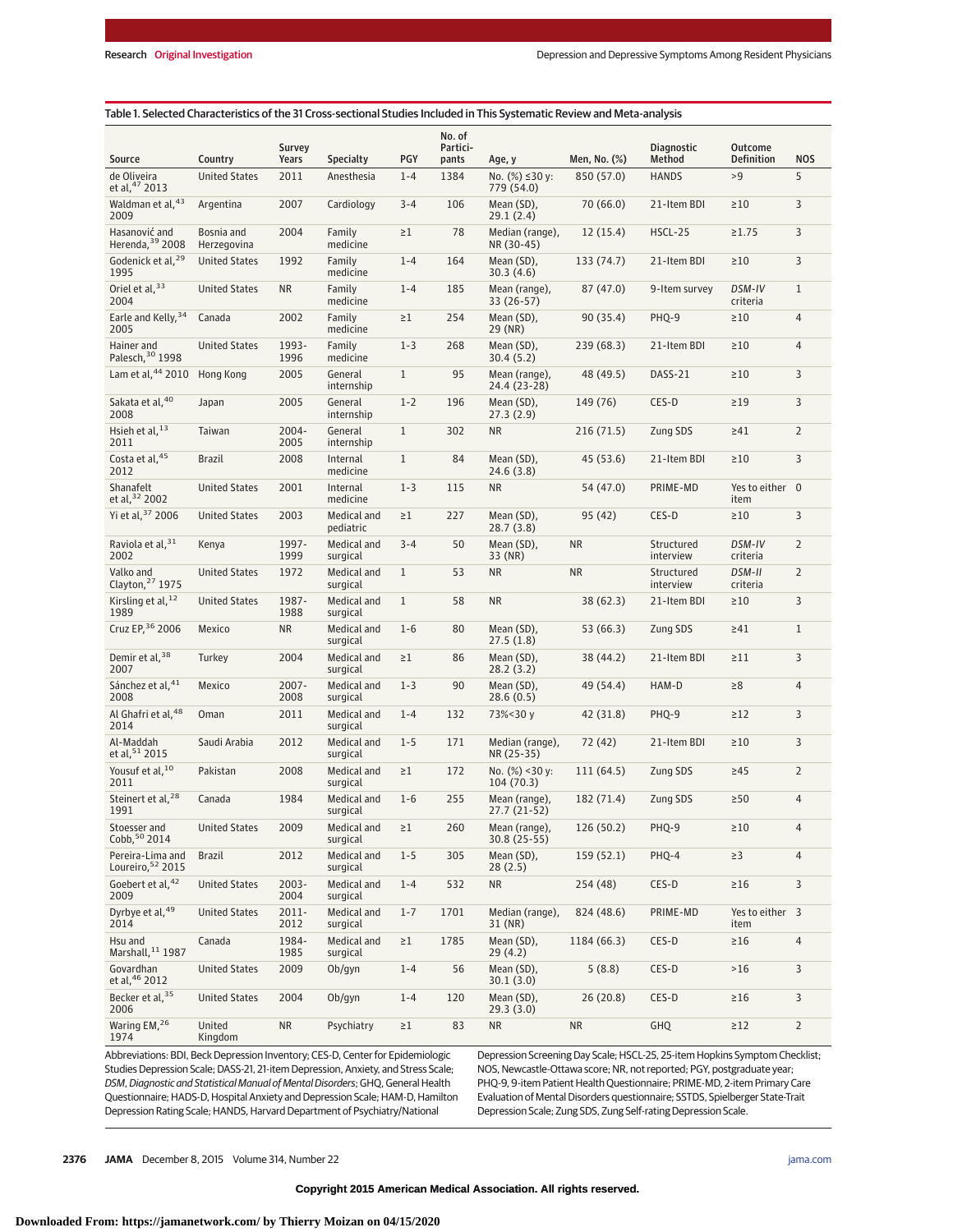| Source                                                                                                                                                                            | Country              | <b>Survey Years</b>  | Specialty                                                                                                                                                                                                                                                                                                                                                                                                 | PGY                      | No. of<br>Participants | Age, y                                                                                                                                                         | Men, No. (%)            | Diagnostic Method         | Outcome Definition    | NOS            |
|-----------------------------------------------------------------------------------------------------------------------------------------------------------------------------------|----------------------|----------------------|-----------------------------------------------------------------------------------------------------------------------------------------------------------------------------------------------------------------------------------------------------------------------------------------------------------------------------------------------------------------------------------------------------------|--------------------------|------------------------|----------------------------------------------------------------------------------------------------------------------------------------------------------------|-------------------------|---------------------------|-----------------------|----------------|
| 2006<br>Katz et al, 57                                                                                                                                                            | <b>United States</b> | 2003-2004            | ergency medicine<br>Ĕ                                                                                                                                                                                                                                                                                                                                                                                     | $1 - 4$                  | 51                     | Median (range)<br>29 (24-49)                                                                                                                                   | 33 (66.0)               | CES-D                     | >14                   | $\sim$         |
| Revicki et al, 55 1993                                                                                                                                                            | <b>United States</b> | 1989-1992            | Emergency medicine                                                                                                                                                                                                                                                                                                                                                                                        | $1-3$                    | 1117                   | $\ddot{6}$<br>Mean (SD), 30 (3.                                                                                                                                | 827 (74.0)              | CES-D                     | >16                   | 4              |
| Kleim et al, 68 2014                                                                                                                                                              | Switzerland          | $\widetilde{\Xi}$    | General rotating internship                                                                                                                                                                                                                                                                                                                                                                               | $\overline{\phantom{0}}$ | 47                     | Mean (SD), 24 (2)                                                                                                                                              | 20(42.5)                | PHQ-9                     | 신                     | $\sim$         |
| Ito et al, 70 2015                                                                                                                                                                | Inpapel              | 2011                 | General rotating internship                                                                                                                                                                                                                                                                                                                                                                               |                          | 1209                   | Mean (SD), 26 (3)                                                                                                                                              | 668 (65.5) <sup>a</sup> | $CES-D$                   | $\geq 16$             | 4              |
| Rosen et al, 58 2006                                                                                                                                                              | <b>United States</b> | 2002-2003            | Internal medicine                                                                                                                                                                                                                                                                                                                                                                                         |                          | 47                     | $\widetilde{B}$                                                                                                                                                | 28 (48.3)               | $\overline{5}$<br>13-Item | $\frac{8}{20}$        | $\sim$         |
| Reuben DB, 54 1985                                                                                                                                                                | <b>United States</b> | 1981-1982            | Internal medicine                                                                                                                                                                                                                                                                                                                                                                                         | $1 - 3$                  | $68$                   | $\widetilde{B}$                                                                                                                                                | $\frac{R}{N}$           | CES-D                     | $\geq 16$             | $\overline{ }$ |
| Campbell et al, 62 2010                                                                                                                                                           | <b>United States</b> | 2003-2008            | Internal medicine                                                                                                                                                                                                                                                                                                                                                                                         | $1 - 3$                  | 86                     | Mean (SD), NR (26-40)                                                                                                                                          | 44 (51.1)               | PRIME-MD                  | either item<br>Yes to | $\overline{ }$ |
| Wada et al, 59 2007                                                                                                                                                               | Inpan                | 2005-2006            | Internal medicine                                                                                                                                                                                                                                                                                                                                                                                         | $\overline{ }$           | 99                     | Median (range), NR<br>(24-39)                                                                                                                                  | 71 (71.7)               | CES-D                     | $\geq 19$             | 4              |
| Gopal et al, 56 2005                                                                                                                                                              | <b>United States</b> | 2003-2004            | Internal medicine                                                                                                                                                                                                                                                                                                                                                                                         | $1 - 3$                  | 121                    | Median (range), NR<br>(26-40)                                                                                                                                  | 53 (43.8)               | PRIME-MD                  | Yes to either item    | $\sim$         |
| West et al, 6 2006                                                                                                                                                                | <b>United States</b> | 2003-2006            | Internal medicine                                                                                                                                                                                                                                                                                                                                                                                         | $1 - 3$                  | 149                    | No. $\binom{96}{2}$ ≤30 y:<br>129 (70.1)                                                                                                                       | 94 (51.1)               | PRIME-MD                  | Yes to either item    | $\sim$         |
| Beckman et al, 63 2012                                                                                                                                                            | <b>United States</b> | 2009-2010            | Internal medicine                                                                                                                                                                                                                                                                                                                                                                                         | $1 - 3$                  | 202                    | $\geq$ 24                                                                                                                                                      | 116 (57.4)              | PRIME-MD                  | Yes to either item    | $\sim$         |
| West et al, <sup>8</sup> 2009                                                                                                                                                     | <b>United States</b> | 2003-2009            | Internal medicine                                                                                                                                                                                                                                                                                                                                                                                         | $1 - 3$                  | 239                    | No. $\binom{96}{6}$ ≤30 y:<br>240 (63.2)                                                                                                                       | 236 (62.1)              | PRIME-MD                  | Yes to either item    | $\sim$         |
| West et al, 65 2012                                                                                                                                                               | <b>United States</b> | 2007-2011            | Internal medicine                                                                                                                                                                                                                                                                                                                                                                                         | $1-3$                    | 278                    | No. $\binom{96}{6}$ ≤30 y:<br>209 (84.3)                                                                                                                       | 208 (61.2)              | PRIME-MD                  | Yes to either item    | $\sim$         |
| Ford and Wentz, 53 1984                                                                                                                                                           | <b>United States</b> | $\widetilde{\equiv}$ | Medical and surgica                                                                                                                                                                                                                                                                                                                                                                                       | $\mathord{\text{--}}$    | 27                     | Median (range),<br>26 (NR)                                                                                                                                     | 22(81.4)                | Structured interview      | DSM-III criteria      | 3              |
| Jiménez-López et al, <sup>71</sup><br>2015                                                                                                                                        | Mexico               | $\cong$              | Medical and surgical                                                                                                                                                                                                                                                                                                                                                                                      | $\sim$                   | 100                    | Mean (SD), 26.4 (1.8)                                                                                                                                          | 70(64.8)                | 13-Item BD                | $\leq$                | $\sim$         |
| Buddeberg-Fischer<br>et al, <sup>61</sup> 2009                                                                                                                                    | Switzerland          | 2001-2007            | Medical and surgical                                                                                                                                                                                                                                                                                                                                                                                      | 6<br>4,<br>2,            | 390                    | Mean (SD), 33 (2.2)                                                                                                                                            | 176 (45.1)              | HADS-D                    | $\frac{8}{10}$        | $\sim$         |
| Weigl et al, 64 2012                                                                                                                                                              | Germany              | $\widetilde{\Xi}$    | Medical and surgical                                                                                                                                                                                                                                                                                                                                                                                      | $2 - 3$                  | 415                    | Mean (SD), 30.5 (2.7)                                                                                                                                          | 218 (52.5)              | 10-Item SSTDS             | >24.21                | 4              |
| Sen et al, 4 2010                                                                                                                                                                 | <b>United States</b> | 2007-2009            | Medical and surgical                                                                                                                                                                                                                                                                                                                                                                                      | $\overline{\phantom{0}}$ | 740                    | Mean (SD), 27.9 (2.8)                                                                                                                                          | 337 (45.6)              | PHQ-9                     | $\geq 10$             | S              |
| Sen et al, <sup>66</sup> 2013                                                                                                                                                     | <b>United States</b> | 2009-2011            | Medical and surgical                                                                                                                                                                                                                                                                                                                                                                                      | $\overline{ }$           | 2323                   | Mean (SD), 27.6 (2.9)                                                                                                                                          | 1140 (49.1)             | PHQ-9                     | $\geq 10$             | S              |
| S<br>Cubero et al, 69 201                                                                                                                                                         | Brazil               | 2010-2011            | Medical oncology                                                                                                                                                                                                                                                                                                                                                                                          | 닜                        | 50                     | 28.4 (27.4-29.7)<br>Median (IQR)                                                                                                                               | 29 (53.7)               | 21-Item BD                | $\geq 16^{\rm b}$     | $\sim$         |
| Velásquez-Pérez et al, <sup>67</sup><br>2013                                                                                                                                      | Mexico               | 2010-2011            | Neurology, neurosurgery,<br>psychiatry                                                                                                                                                                                                                                                                                                                                                                    | 1                        | 43                     | Mean (range),<br>$25(24-41)$                                                                                                                                   | 26 (60.5)               | 21-Item BD                | $\geq 10$             | 3              |
| Fahrenkopf et al, <sup>7</sup> 2008                                                                                                                                               | <b>United States</b> | 2003                 | Pediatrics                                                                                                                                                                                                                                                                                                                                                                                                | $1 - 3$                  | 123                    | No. (%) <30 y:<br>76 (62.0)                                                                                                                                    | 37(30.1)                | HANDS                     | ဂ္ဂ                   | 4              |
| Landrigan et al, 60 2008                                                                                                                                                          | <b>United States</b> | 2003-2004            | Pediatrics                                                                                                                                                                                                                                                                                                                                                                                                | $1 - 3$                  | 209                    | Mean (SD), 29.7 (NR)                                                                                                                                           | 64 (30.4)               | HANDS                     | $\tilde{\mathcal{L}}$ | 4              |
| NOS, Newcastle-Ottawa score; NR, not reported; PGY, postgraduate year;<br>Questionnaire; PRIME-MD, 2-item Primary Care Evaluation of Mental Diso<br>State-Trait Depression Scale. |                      |                      | rders questionnaire; SSTDS, Spielberger<br>DSM-III. Diagnostic and Statistical Manual of Mental Disorders (Third Edition); HADS-D, Hospital Anxiety and<br>Abbreviations: BDI, Beck Depression Inventory; CES-D, Center for Epidemiologic Studies Depression Scale;<br>Depression Scale: HANDS, Harvard Department of Psychiatry/National Depression Screening Day Scale:<br>PHQ-9, 9-item Patient Health |                          |                        | <sup>b</sup> The authors do not explicitly report a cutoff, but the study they cite suggests that it is 16.<br><sup>a</sup> Based on a subset of participants. |                         |                           |                       |                |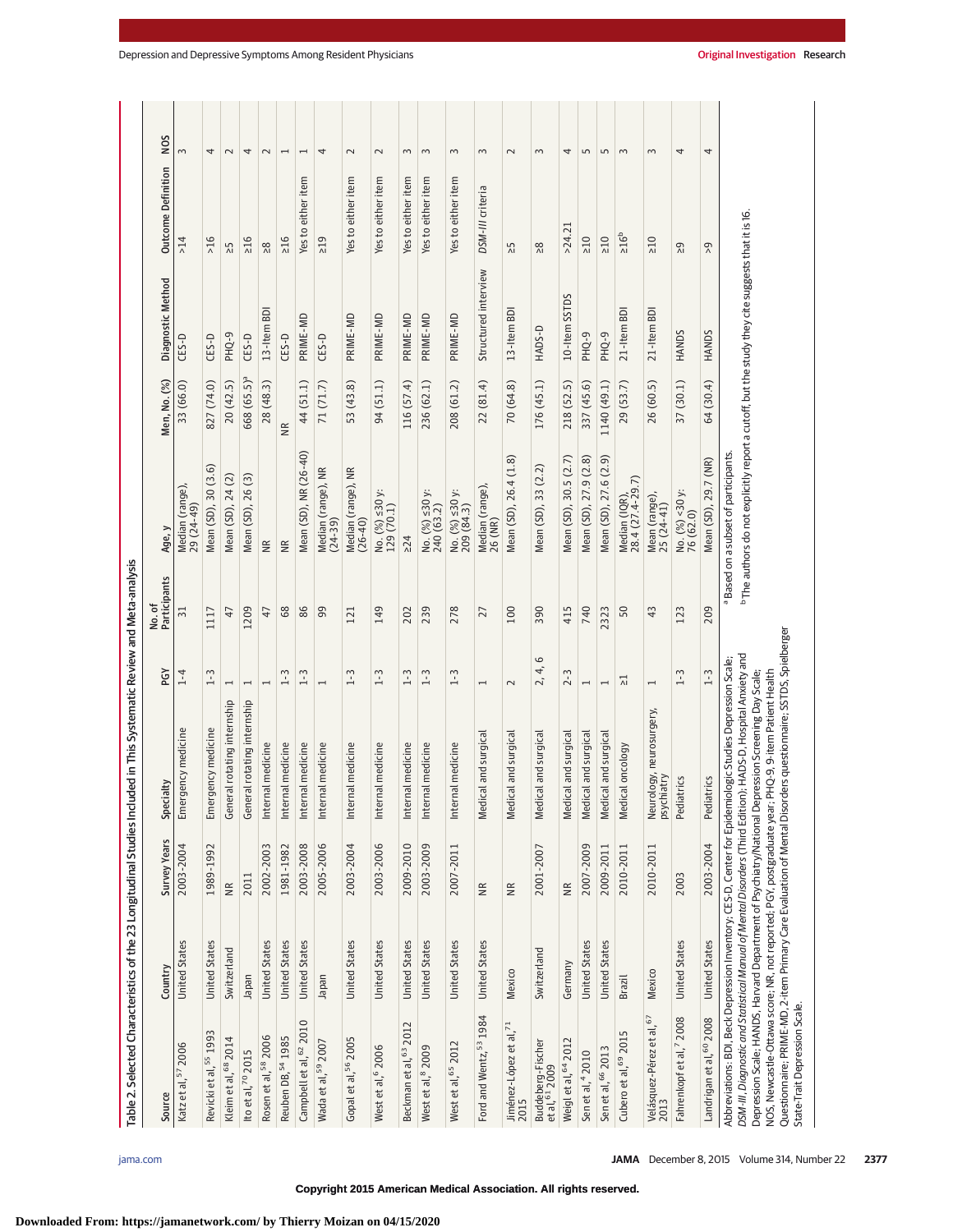#### Figure 2. Meta-analysis of the Prevalence of Depression or Depressive Symptoms Among Resident Physicians

|                                                                           | <b>Diagnostic</b><br>Criteria or<br>Instrument | No. of Participants<br><b>With Depressive</b> | Total No. of | Prevalence of<br>Depressive<br>Symptoms, |                                               |            |
|---------------------------------------------------------------------------|------------------------------------------------|-----------------------------------------------|--------------|------------------------------------------|-----------------------------------------------|------------|
| Source                                                                    | Cutoff                                         | Symptoms                                      | Participants | % (95% CI)                               |                                               | Weight, %  |
| 10-Item SSTDS                                                             |                                                |                                               |              |                                          |                                               |            |
| Weigl et al, 64 2012                                                      | >24.21                                         | 55                                            | 415          | 13.3 (10.1-16.9)                         |                                               | 2.0        |
| 13-Item BDI                                                               |                                                |                                               |              |                                          |                                               |            |
| Jiménez-López et al, 71 2015<br>Rosen et al, 58 2006                      | $\geq 5$<br>$\geq 8$                           | 24<br>14                                      | 100<br>47    | 24.0 (16.0-33.6)<br>29.8 (17.3-44.9)     |                                               | 1.8<br>1.6 |
| 2-Item PRIME-MD                                                           |                                                |                                               |              |                                          |                                               |            |
|                                                                           |                                                | 45                                            | 86           | 52.3 (41.3-63.2)                         |                                               | 1.9        |
| Campbell et al, <sup>62</sup> 2010<br>Shanafelt et al, <sup>32</sup> 2002 |                                                | 52                                            | 115          | 45.2 (35.9-54.8)                         |                                               | 1.9        |
| Gopal et al, 56 2005                                                      |                                                | 62                                            | 121          | 51.2 (42.0-60.4)                         |                                               | 1.9        |
| West et al, 6 2006                                                        |                                                | 48                                            | 149          | 32.2 (24.8-40.4)                         |                                               | 1.9        |
| Beckman et al, 63 2012                                                    |                                                | 71                                            | 202          | 35.1 (28.6-42.2)                         |                                               | 2.0        |
| West et al, <sup>8</sup> 2009                                             |                                                | 88                                            | 239          | 36.8 (30.7-43.3)                         |                                               | 2.0        |
| West et al. 65 2012                                                       |                                                | 122                                           | 278          | 43.9 (38.0-49.9)                         |                                               | 2.0        |
| Dyrbye et al, 49 2014<br>21-Item BDI                                      |                                                | 861                                           | 1701         | 50.6 (48.2-53.0)                         |                                               | 2.1        |
| Velásquez-Pérez et al, 67 2013                                            | $\geq 10$                                      | 11                                            | 43           | 25.6 (13.5-41.2)                         |                                               | 1.6        |
| Kirsling et al, <sup>12</sup> 1989                                        |                                                | $\overline{9}$                                | 58           | 15.5 (7.3-27.4)                          |                                               | 1.5        |
| Costa et al, 45 2012                                                      |                                                | 34                                            | 84           | 40.5 (29.9-51.7)                         |                                               | 1.8        |
| Waldman et al, 43 2009                                                    |                                                | 49                                            | 106          | 46.2 (36.5-56.2)                         |                                               | 1.9        |
| Godenick et al, <sup>29</sup> 1995                                        |                                                | 16                                            | 164          | $9.8(5.7-15.4)$                          |                                               | 1.8        |
| Al-Maddah et al, 51 2015                                                  |                                                | 108                                           | 171          | 63.2 (55.5-70.4)                         |                                               | 1.9        |
| Hainer and Palesch, 30 1998                                               |                                                | 27                                            | 268          | $10.1(6.7-14.3)$                         |                                               | 1.9        |
| Demir et al, 38 2007                                                      | $\geq$ 11                                      | 26                                            | 86           | 30.2 (20.8-41.1)                         |                                               | 1.8        |
| Cubero et al, 69 2015                                                     | $\geq 16$                                      | 17                                            | 50           | 34.0 (21.2-48.8)                         |                                               | 1.7        |
| 9-Item survey                                                             |                                                |                                               |              |                                          |                                               |            |
| Oriel et al, 33 2004<br>CES-D                                             | DSM-IV                                         | 60                                            | 185          | 32.4 (25.7-39.7)                         |                                               | 2.0        |
| Yi et al, 37 2006                                                         | $\geq 10$                                      | 57                                            | 227          | 25.1 (19.6-31.3)                         |                                               | 2.0        |
| Govardhan et al, 46 2012                                                  | $\geq 16$                                      | 21                                            | 56           | 37.5 (24.9-51.5)                         |                                               | 1.7        |
| Reuben DB, 54 1985                                                        |                                                | 15                                            | 68           | 22.1 (12.9-33.8)                         |                                               | 1.7        |
| Becker et al. <sup>35</sup> 2006                                          |                                                | 41                                            | 120          | 34.2 (25.8-43.4)                         |                                               | 1.9        |
| Goebert et al, 42 2009                                                    |                                                | 63                                            | 532          | $11.8(9.2-14.9)$                         |                                               | 2.0        |
| Revicki et al, 55 1993                                                    |                                                | 277                                           | 1117         | 24.8 (22.3-27.4)                         |                                               | 2.1        |
| Ito et al, 70 2015                                                        |                                                | 427                                           | 1209         | 35.3 (32.6-38.1)                         |                                               | 2.1        |
| Hsu and Marshall, 11 1987                                                 |                                                | 407                                           | 1785         | 22.8 (20.9-24.8)                         |                                               | 2.1        |
| Wada et al, 59 2007                                                       | $\geq$ 19                                      | 39                                            | 99           | 39.4 (29.7-49.7)                         |                                               | 1.9        |
| Sakata et al, 40 2008                                                     |                                                | 56                                            | 196          | 28.6 (22.4-35.4)                         |                                               | 2.0        |
| Katz et al, 57 2006<br><b>DASS-21</b>                                     | >14                                            | $\overline{4}$                                | 31           | 12.9 (3.6-29.8)                          |                                               | 1.2        |
| Lam et al, 44 2010                                                        | $\geq 10$                                      | 47                                            | 95           | 49.5 (39.1-59.9)                         |                                               | 1.9        |
| GHQ                                                                       |                                                |                                               |              |                                          |                                               |            |
| Waring EM, 26 1974                                                        | $\geq$ 12                                      | 18                                            | 83           | 21.7 (13.4-32.1)                         |                                               | 1.8        |
| HADS-D                                                                    |                                                |                                               |              |                                          |                                               |            |
| Buddeberg-Fischer et al, 61 2009                                          | $\geq 8$                                       | 59                                            | 390          | $15.1(11.7-19.1)$                        |                                               | 2.0        |
| HAM-D                                                                     |                                                |                                               |              |                                          |                                               |            |
| Sánchez et al, 41 2008                                                    | $\geq 8$                                       | 40                                            | 90           | 44.4 (34.0-55.3)                         |                                               | 1.9        |
| <b>HANDS</b>                                                              |                                                |                                               |              |                                          |                                               |            |
| Fahrenkopf et al, 7 2008                                                  | $\geq 9$                                       | 24                                            | 123          | 19.5 (12.9-27.6)                         |                                               | 1.8        |
| Landrigan et al, 60 2008<br>de Oliveira et al, 47 2013                    |                                                | 41                                            | 209          | 19.6 (14.5-25.7)                         |                                               | 1.9        |
| HSCL-25                                                                   |                                                | 298                                           | 1384         | 21.5 (19.4-23.8)                         |                                               | 2.1        |
| Hasanović and Herenda, 39 2008                                            | $\geq$ 75                                      | 17                                            | 78           | 21.8 (13.2-32.6)                         |                                               | 1.7        |
| PHQ-4                                                                     |                                                |                                               |              |                                          |                                               |            |
| Pereira-Lima and Loureiro. <sup>52</sup> 2015                             | $\geq$ 3                                       | 66                                            | 305          | $21.6(17.1 - 26.7)$                      |                                               | 2.0        |
| PHQ-9                                                                     |                                                |                                               |              |                                          |                                               |            |
| Earle and Kelly, 34 2005                                                  | $\geq 10$                                      | 51                                            | 254          | 20.1 (15.3-25.5)                         |                                               | 2.0        |
| Stoesser and Cobb, 50 2014                                                |                                                | 46                                            | 260          | 17.7 (13.3-22.9)                         |                                               | 1.9        |
| Sen et al. <sup>4</sup> 2010                                              |                                                | 190                                           | 740          | 25.7 (22.6-29.0)                         |                                               | 2.0        |
| Sen et al, 66 2013                                                        |                                                | 454                                           | 2323         | 19.5 (17.9-21.2)                         |                                               | 2.1        |
| Al Ghafri et al, 48 2014                                                  | $\geq$ 12                                      | 15                                            | 132          | $11.4(6.5-18.0)$                         |                                               | 1.7        |
| Kleim et al, 68 2014                                                      | $\geq 5$                                       | 20                                            | 47           | 42.6 (28.3-57.8)                         |                                               | 1.7        |
| Structured interview, DSM criteria                                        |                                                |                                               |              |                                          |                                               |            |
| Valko and Clayton, 27 1975<br>Ford and Wentz, 53 1984                     | DSM-II                                         | 16                                            | 53           | 30.2 (18.3-44.3)<br>14.8 (4.2-33.7)      |                                               | 1.7        |
| Raviola et al, 31 2002                                                    | DSM-III<br>DSM-IV                              | $\overline{4}$                                | 27           |                                          |                                               | 1.2        |
| Zung SDS                                                                  |                                                | 24                                            | 50           | 48.0 (33.7-62.6)                         |                                               | 1.7        |
| Cruz EP, 36 2006                                                          | $\geq 41$                                      | 13                                            | 80           | 16.2 (8.9-26.2)                          |                                               | 1.7        |
| Hsieh et al, <sup>13</sup> 2011                                           |                                                | 146                                           | 302          | 48.3 (42.6-54.1)                         |                                               | 2.0        |
| Yousuf et al, 10 2011                                                     | $\geq 45$                                      | 103                                           | 172          | 59.9 (52.1-67.3)                         |                                               | 2.0        |
| Steinert et al, <sup>28</sup> 1991                                        | $\geq 50$                                      | 64                                            | 255          | 25.1 (19.9-30.9)                         |                                               | 2.0        |
| Pooled summary estimate:                                                  |                                                | 4969                                          | 17560        | 28.8 (25.3-32.5)                         |                                               | 100.00     |
| $I^2 = 95.8\%$ , $\tau^2 = 0.39$ , $P < .001$                             |                                                |                                               |              |                                          | 20<br>40<br>60<br>80<br>$\Omega$              | 100        |
|                                                                           |                                                |                                               |              |                                          | Prevalence of Depressive Symptoms, % (95% CI) |            |
|                                                                           |                                                |                                               |              |                                          |                                               |            |

Contributing studies are stratified by screening modality and ordered by increasing sample size. The area of each square is proportional to the inverse variance of the estimate. The dotted line marks the overall summary estimate for all studies, 28.8% (4969/17 560 individuals, 95% CI, 25.3%-32.5%,  $Q = 1247.11$ ,  $\tau^2 = 0.39$ ,  $I^2 = 95.8\%$  [95% CI, 95.0%-96.4%],  $P < .001$ ). (Refer to footnotes of Table 1 and Table 2 for expanded names of diagnostic instruments.)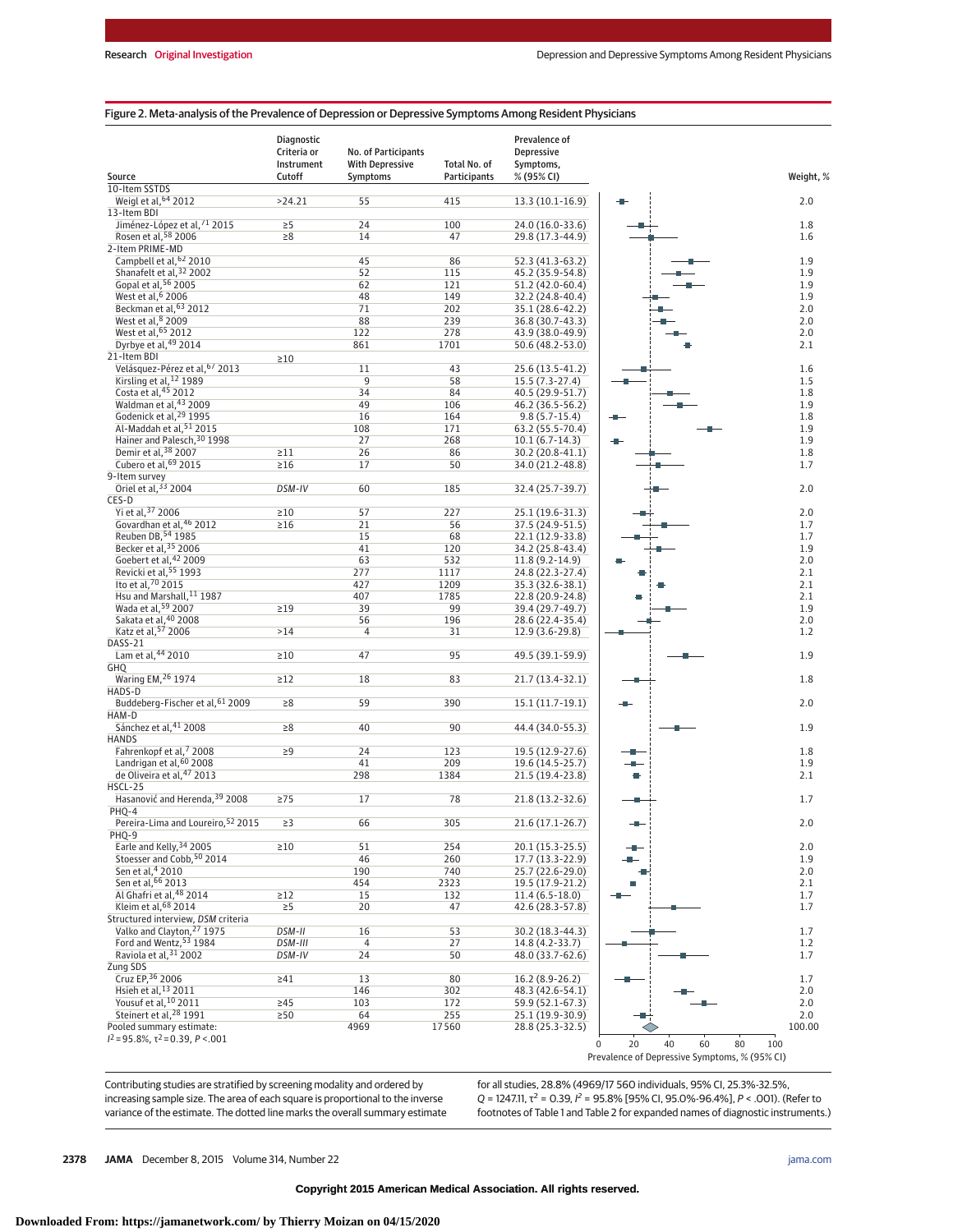Figure 3. Meta-analyses of the Prevalence of Depressive Symptoms Among Resident Physicians in Subsets of Studies Stratified by Screening Modality and Cutoff Score

| Instrument                                                       | <b>Diagnostic</b><br>Cutoff | No. of<br><b>Studies</b> | No. of Participants<br><b>With Depressive</b><br>Symptoms | Total No. of<br><b>Participants</b> | <b>Prevalence of Depressive</b><br>Symptoms, % (95% CI) |                                               |
|------------------------------------------------------------------|-----------------------------|--------------------------|-----------------------------------------------------------|-------------------------------------|---------------------------------------------------------|-----------------------------------------------|
| CES-D<br>$I^2$ = 95.1%, $\tau^2$ = 0.18, P <.001                 | $\geq 16$                   | $\overline{7}$           | 1251                                                      | 4887                                | 25.6 (19.7-32.5)                                        | ⇔                                             |
| PHQ-9<br>$I^2 = 79.2\%$ , $\tau^2 = 0.04$ , $P = .002$           | $\geq 10$                   | 4                        | 741                                                       | 3577                                | 20.9 (17.5-24.7)                                        | ◇                                             |
| 2-Item PRIME-MD<br>$I^2 = 84.6\%$ , $\tau^2 = 0.09$ , $P < .001$ | Yes to<br>either item       | 8                        | 1349                                                      | 2891                                | 43.2 (37.6-49.0)                                        |                                               |
| <b>HANDS</b><br>$I^2 = 0\%$ , $\tau^2 = 0$ , $P = .74$           | $\geq 9$                    | 3                        | 363                                                       | 1716                                | 21.2 (19.3-23.2)                                        | ♦                                             |
| 21-Item BDI<br>$I^2$ = 96.4%, $\tau^2$ = 1.40, P <.001           | $\geq 10$                   | $\overline{7}$           | 254                                                       | 894                                 | 26.6 (12.9-47.1)                                        |                                               |
| Zung SDS<br>$I^2 = 95.8\%$ , $\tau^2 = 1.19$ , $P < .001$        | $\geq 41$                   | $\overline{2}$           | 159                                                       | 382                                 | $30.4(8.6-67.1)$                                        |                                               |
| CES-D<br>$I^2 = 71.4\%$ , $\tau^2 = 0.08$ , $P = .06$            | $\geq$ 19                   | $\overline{2}$           | 95                                                        | 295                                 | 33.4 (23.8-44.6)                                        | 20<br>60<br>40<br>80<br>100<br>U              |
|                                                                  |                             |                          |                                                           |                                     |                                                         | Prevalence of Depressive Symptoms, % (95% CI) |

The area of each diamond is proportional to the inverse variance of the estimate. BDI indicates Beck Depression Inventory; CES-D, Center for Epidemiologic Studies Depression Scale; HANDS, Harvard Department of Psychiatry/National Depression Screening Day Scale; PHQ-9, 9-item Patient Health Questionnaire; PRIME-MD, 2-item Primary Care Evaluation of Mental Disorders questionnaire; Zung SDS, Zung Self-rating Depression Scale.

Figure 4. Meta-analyses of the Prevalence of Depression or Depressive Symptoms Among Resident Physicians Stratified by Study-Level Characteristics

|                          | No. of<br><b>Studies</b> | No. of Participants<br><b>With Depressive</b><br>Symptoms | Total No. of<br><b>Participants</b> | <b>Prevalence of Depressive</b><br>Symptoms, % (95% CI) |                                                                                          | P Value |
|--------------------------|--------------------------|-----------------------------------------------------------|-------------------------------------|---------------------------------------------------------|------------------------------------------------------------------------------------------|---------|
| Study design             |                          |                                                           |                                     |                                                         |                                                                                          |         |
| Cohort                   | 23                       | 2111                                                      | 8113                                | 28.4 (24.2-33.0)                                        |                                                                                          | .85     |
| Cross-sectional          | 31                       | 2851                                                      | 9447                                | 29.1 (23.9-34.9)                                        |                                                                                          |         |
| Country                  |                          |                                                           |                                     |                                                         |                                                                                          |         |
| Not United States        | 26                       | 1936                                                      | 6677                                | 31.1 (26.0-36.7)                                        |                                                                                          | .23     |
| <b>United States</b>     | 28                       | 3026                                                      | 10883                               | 26.6 (21.9-31.9)                                        | ◇                                                                                        |         |
| Specialty                |                          |                                                           |                                     |                                                         |                                                                                          |         |
| Nonsurgical only         | 27                       | 1570                                                      | 5841                                | 28.9 (24.7-33.4)                                        | ◇                                                                                        | .98     |
| Nonsurgical and surgical | 27                       | 3392                                                      | 11719                               | 28.8 (23.6-34.7)                                        | ⌒                                                                                        |         |
| Postgraduate level       |                          |                                                           |                                     |                                                         |                                                                                          |         |
| Interns and upper levels | 36                       | 3340                                                      | 11372                               | 28.1 (23.7-32.9)                                        | ◇                                                                                        |         |
| Interns only             | 13                       | 1411                                                      | 5127                                | 31.9 (25.4-39.1)                                        |                                                                                          | .62     |
| Upper levels only        | 5                        | 211                                                       | 1061                                | 26.6 (14.9-42.8)                                        |                                                                                          |         |
|                          |                          |                                                           |                                     |                                                         | 20<br>80<br>40<br>60<br>100<br>$\Omega$<br>Prevalence of Depressive Symptoms, % (95% CI) |         |

The area of each diamond is proportional to the inverse variance of the estimate.

#### Heterogeneity Within Screening Instruments

To identify potential sources of heterogeneity independent of assessment modality, heterogeneity was examined within the studies using common instrumentswhen at least 5 studieswere available and at least 2 studies were in each comparator subgroup. Among the 7 studies using the CES-D and a cutoff of 16 or greater, heterogeneity was not accounted for by study design (*Q* = 0.3, *P* = .61), baseline survey year (*Q* = 1.3, *P* = .25), specialty (*Q* = 0.2, *P* = .70), sample size (*Q* = 2.1, *P* = .15), age (*Q* = 0.7, *P* = .41), or sex (*Q* = 0.7, *P* = .41) (full results are provided in eTable3 in the Supplement). Among the 8 studies using the 2-item PRIME-MD, heterogeneity was partially explained

by study design (cross-sectional studies yielded higher estimates, 49.8% vs 41.3%; *Q* = 5.2, *P* = .02) and respondent/ nonrespondent comparability (studies that established comparability yielded lower estimates, 39.6% vs 50.4%; *Q* = 10.3, *P* = .001) but was not significantly explained by sample size (*Q* = 0.2, *P* = .64), sex (*Q* = 2.7, *P* = .10), baseline survey year (*Q* = 0.1,*P* = .80), or Newcastle-Ottawa score (*Q* = 0.2,*P* = .64). Among 7 studies using the 21-item BDI with cutoff of 10 or greater, heterogeneity was in part explained by country (United States vs other, 10.7% vs 44.6%; *Q* = 30.7, *P* < .001), baseline survey year (*Q* = 13.4,*P* < .001), and sex (*Q* = 10.7,*P* = .001), but not by specialty  $(Q = 0.3, P = .58)$ , postgraduate year  $(Q = 0,$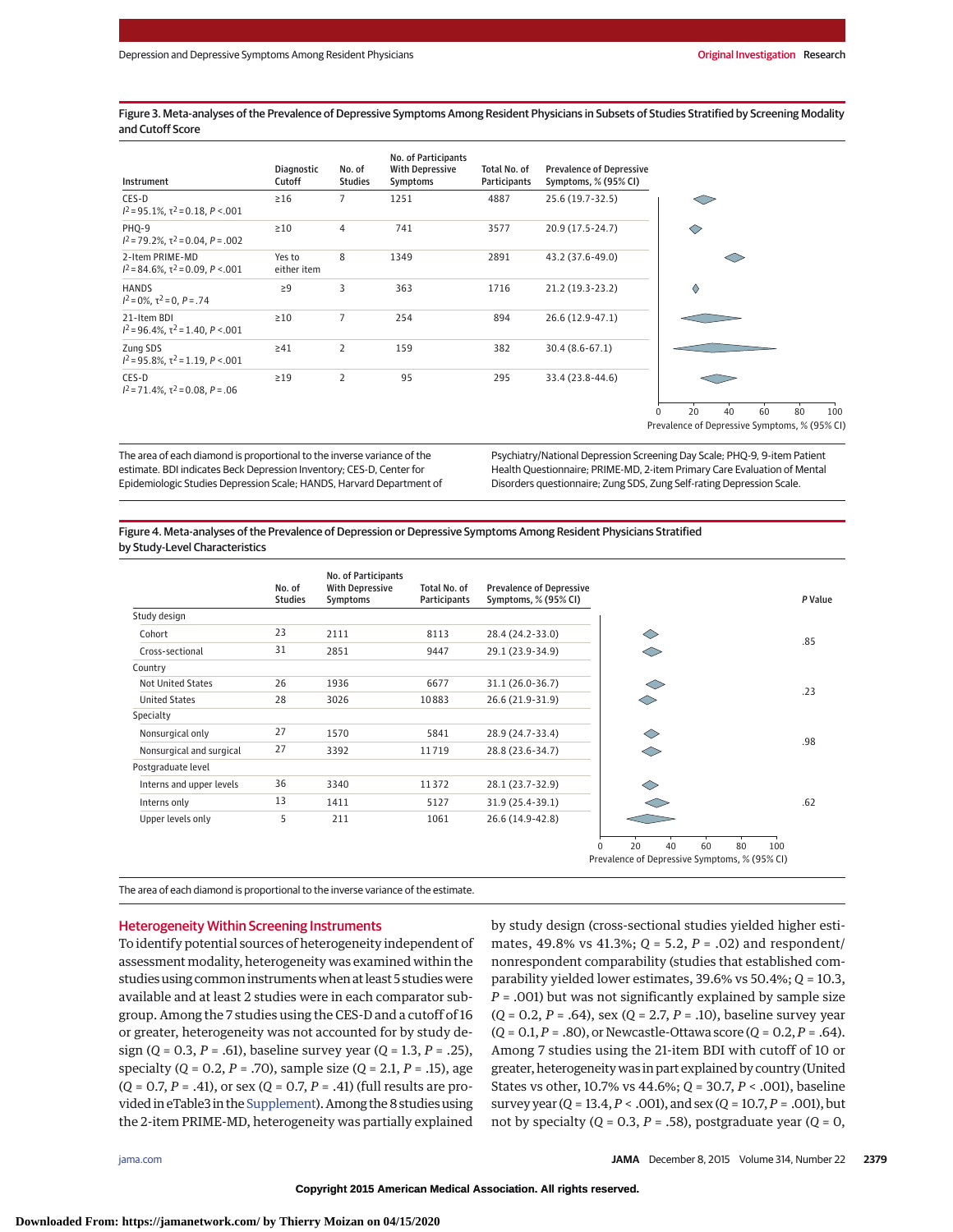Figure 5. Meta-analyses of the Prevalence of Depression or Depressive Symptoms Among Resident Physicians Stratified by Newcastle-Ottawa Scale Components and by Total Score

| Newcastle-Ottawa Component                 | No. of<br><b>Studies</b> | No. of Participants<br><b>With Depressive</b><br>Symptoms | Total No. of<br>Participants | <b>Prevalence of Depressive</b><br>Symptoms, % (95% CI) |                                                                                          | P Value |
|--------------------------------------------|--------------------------|-----------------------------------------------------------|------------------------------|---------------------------------------------------------|------------------------------------------------------------------------------------------|---------|
| Sample representativeness                  |                          |                                                           |                              |                                                         |                                                                                          |         |
| Less                                       | 11                       | 569                                                       | 1472                         | 37.7 (32.4-43.2)                                        |                                                                                          | .001    |
| More                                       | 43                       | 4393                                                      | 16088                        | 26.8 (23.1-30.9)                                        | $\Diamond$                                                                               |         |
| Sample size                                |                          |                                                           |                              |                                                         |                                                                                          |         |
| <200 Participants                          | 33                       | 1092                                                      | 3165                         | 32.0 (27.1-37.4)                                        |                                                                                          | .04     |
| ≥200 Participants                          | 21                       | 3870                                                      | 14359                        | 24.5 (20.0-29.7)                                        |                                                                                          |         |
| Respondent and nonrespondent comparability |                          |                                                           |                              |                                                         |                                                                                          |         |
| Less comparable                            | 37                       | 3443                                                      | 11482                        | 28.5 (24.1-33.4)                                        |                                                                                          | .75     |
| More comparable                            | 17                       | 1519                                                      | 6078                         | 29.7 (24.8-35.1)                                        | ◇                                                                                        |         |
| Ascertainment of depression                |                          |                                                           |                              |                                                         |                                                                                          |         |
| Less valid                                 | 17                       | 1835                                                      | 4425                         | 36.2 (29.9-43.0)                                        |                                                                                          |         |
| More valid                                 | 37                       | 3127                                                      | 13135                        | 25.7 (22.6-29.0)                                        | $\diamond$                                                                               | .003    |
| Descriptive statistics                     |                          |                                                           |                              |                                                         |                                                                                          |         |
| Less detail                                | 12                       | 434                                                       | 1600                         | 26.7 (18.5-37.0)                                        |                                                                                          |         |
| More detail                                | 42                       | 4528                                                      | 15960                        | 29.3 (25.4-33.4)                                        | ◇                                                                                        | .63     |
| Total score                                |                          |                                                           |                              |                                                         |                                                                                          |         |
| <3 Points                                  | 15                       | 660                                                       | 1658                         | 36.7 (30.2-43.7)                                        |                                                                                          |         |
| ≥3 Points                                  | 39                       | 4302                                                      | 15902                        | 26.1 (22.4-30.2)                                        |                                                                                          | .007    |
|                                            |                          |                                                           |                              |                                                         | 20<br>40<br>60<br>80<br>$\Omega$<br>100<br>Prevalence of Depressive Symptoms, % (95% CI) |         |

The area of each diamond is proportional to the inverse variance of the estimate.

#### Table 3. Secondary Analysis of 7 Longitudinal Studies Reporting Prevalence Estimates Both Prior to and During Internship

|                                                  |                       |           |                | <b>Baseline</b><br>Follow-up |              | Comparison                |                         |                     |                           |                                     |                                         |
|--------------------------------------------------|-----------------------|-----------|----------------|------------------------------|--------------|---------------------------|-------------------------|---------------------|---------------------------|-------------------------------------|-----------------------------------------|
| Source                                           | Instrument Cutoff     |           | Follow-up      | No.<br>Depressed             | Total<br>No. | Prevalence, %<br>(95% CI) | No.<br><b>Depressed</b> | <b>Total</b><br>No. | Prevalence, %<br>(95% CI) | Absolute<br>Increase, %<br>(95% CI) | Relative<br>Increase Ratio,<br>(95% CI) |
| Velásquez-<br>Pérez et al. <sup>67</sup><br>2013 | 21-Item<br><b>BDI</b> | $\geq 10$ | 1 <sub>y</sub> |                              | 43           | 2.3<br>$(0.1 - 12.3)$     | 5                       | 32                  | 15.6<br>$(5.3 - 32.8)$    | 13.3<br>$(13.2 - 13.4)$             | 6.7<br>$(6.6 - 7.0)$                    |
| Rosen et al, 58<br>2006                          | 13-Item<br><b>BDI</b> | $\geq 8$  | 1 <sub>v</sub> | $\overline{2}$               | 58           | 3.4<br>$(0.4 - 11.9)$     | 14                      | 47                  | 29.8<br>$(17.3 - 44.9)$   | 26.3<br>$(26.3 - 26.5)$             | 8.6<br>$(8.6 - 8.9)$                    |
| Kleim et al, 68<br>2014                          | PHQ-9                 | $\geq$ 5  | 3 mo           | 12                           | 47           | 25.5<br>$(13.9 - 40.4)$   | 20                      | 47                  | 42.6<br>$(28.3 - 57.8)$   | 17.0<br>$(17.0 - 17.3)$             | 1.7<br>$(1.7 - 1.7)$                    |
| Wada et al, 59<br>2007                           | CES-D                 | $\geq$ 19 | 1 <sub>y</sub> | 16                           | 62           | 25.8<br>$(15.5 - 38.5)$   | 12                      | 46                  | 26.1<br>$(14.3 - 41.1)$   | 0.3<br>$(0.1 - 0.5)$                | 1.0<br>$(1.0-1.0)$                      |
| Sen et al, <sup>4</sup><br>2010                  | PHQ-9                 | $\geq 10$ | 1 <sub>v</sub> | 29                           | 740          | 3.9<br>$(2.6 - 5.6)$      | 190                     | 740                 | 25.7<br>$(22.6 - 29.0)$   | 21.8<br>$(21.8 - 21.8)$             | 6.6<br>$(6.6 - 6.6)$                    |
| Ito et al, 70<br>2015                            | CES-D                 | $\geq 16$ | 3 mo           | 189                          | 1209         | 15.6<br>$(13.6 - 17.8)$   | 238                     | 1020                | 23.3<br>$(20.8 - 26.1)$   | 7.7<br>$(7.7 - 7.7)$                | 1.5<br>$(1.5-1.5)$                      |
| Sen et al, 66<br>2013                            | PHQ-9                 | $\geq 10$ | 1 <sub>v</sub> | 86                           | 2323         | 3.7<br>$(3.0 - 4.6)$      | 454                     | 2323                | 19.5<br>$(18.0 - 21.2)$   | 15.8<br>$(15.8 - 15.8)$             | 5.3<br>$(5.3 - 5.3)$                    |

Abbreviations: BDI, Beck Depression Inventory; CES-D, Center for Epidemiologic Studies Depression Scale; PHQ-9, 9-item Patient Health Questionnaire.

*P* = .99), age (*Q* = 1.3, *P* = .26), or respondent/nonrespondent comparability (*Q* = 0, *P* = .99).

## Secondary Analysis of Longitudinal Studies

In a secondary analysis of 7 longitudinal studies,  $^{\rm 4,58,59,66\cdot 68,70}$ the temporal relationship between exposure to residency training and increased depressive symptoms was assessed (Table 3). Because studies used different assessment instruments, the relative change in depressive symptoms was calculated for each study individually (ie, follow-up divided by baseline prevalence), and then the relative changes derived from individual studies were meta-analyzed. Overall, the median absolute increase in depressive symptoms with the onset of residency training was 15.8% (range, 0.3%-26.3%; relative risk, 4.5).

## Assessment of Publication Bias

Although visual inspection of the funnel plot revealed relatively minimal asymmetry (eFigure in the [Supplement\)](http://jama.jamanetwork.com/article.aspx?doi=10.1001/jama.2015.15845&utm_campaign=articlePDF%26utm_medium=articlePDFlink%26utm_source=articlePDF%26utm_content=jama.2015.15845), there was evidence of small studies effect (Egger test *P* = .02), with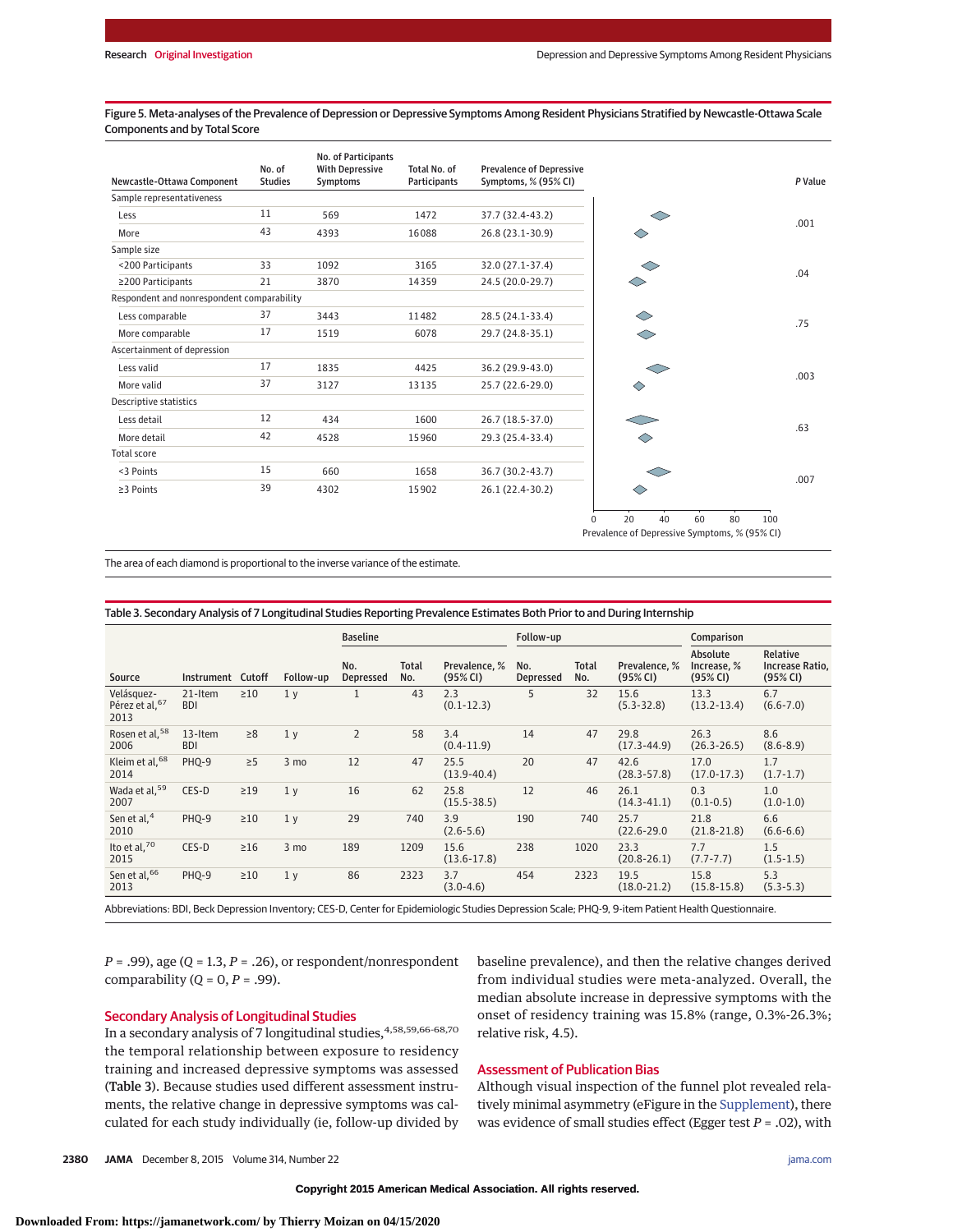smaller studies (<200 participants) reporting more extreme depression prevalence estimates than larger studies (32.0% [95% CI, 27.1%-37.4%] vs 24.5% [95% CI, 20.0%-29.7%]; *Q* = 4.2, *P* = .04) (Figure 5).

# Discussion

This systematic review and meta-analysis of 54 studies involving 17 560 physicians in training demonstrated that between 20.9% and 43.2% of trainees screened positive for depression or depressive symptoms during residency. Because the development of depression has been linked to a higher risk of future depressive episodes and greater long-term morbidity, these findings may affect the long-term health of resident doctors.84,85 Depression among residents may also affect patients, given established associations between physician depression and lower-quality care.<sup>6-8</sup> These findings highlight an important issue in graduate medical education.

In interpreting the results of this meta-analysis, it is important to note that the vast majority of participants were assessed through self-report inventories that measured depressive symptoms, rather than gold-standard diagnostic clinical interviews for major depressive disorder. The sensitivity and specificity of these instruments for diagnosing major depressive disorder vary substantially (eTable 4 in the [Supplement\)](http://jama.jamanetwork.com/article.aspx?doi=10.1001/jama.2015.15845&utm_campaign=articlePDF%26utm_medium=articlePDFlink%26utm_source=articlePDF%26utm_content=jama.2015.15845).<sup>86</sup> Instruments such as the 2-item PRIME-MD have low specificity (66%, 95% CI, 48%-84%) and should be viewed as screening tools. In contrast, other commonly used instruments, such as the PHQ-9, have high sensitivity (88%, 95% CI, 74%-96%) and specificity (88%, 95% CI, 85%-90%) for diagnosing major depressive disorder and have been shown to be comparable with clinician-administered assessments. Furthermore, although self-report measures of depressive symptoms have limitations, there is evidence that among medical trainees the absence of anonymity in formal diagnostic assessments may compromise accurate assessment of sensitive personal information such as depressive symptoms.<sup>87</sup> To reflect the heterogeneity of the measures included in this meta-analysis, a range of prevalence estimates (ie, 20.9%-43.2%) was reported in addition to a single measure (ie, 28.8%).

This study found an increase in depressive symptoms among residents over time that in part explained the heterogeneity between studies. This increase, while modest, is notable given efforts by the Accreditation Council for Graduate Medical Education, <sup>88</sup> European Working Time Directive, <sup>89</sup> and others<sup>90</sup> to limit trainee duty hours and improve work conditions. The identified trend may reflect the medical community's increased awareness of depression or developments external to medical education.<sup>91</sup> Future studies should explore specific factors that may explain this trend.

A secondary analysis restricted to longitudinal studies found a significant increase in depressive symptoms among trainees after the start of residency. The median absolute increase in depressive symptoms among trainees was 15.8% (range, 0.3%-26.3%) within a year of beginning training. This finding, in combination with evidence that the prevalence of

depressive symptoms is similar across specialties and countries, suggests that the underlying causes of depressive symptoms are common to the residency experience. Identifying the factors that negatively affect trainee mental health may help inform the development of effective interventions for the reduction of depression that would be generalizable to different countries and specialties.

Variation in study sample size contributed importantly to the observed heterogeneity in the data. Studies with fewer participants generally yielded more extreme prevalence estimates, suggesting the presence of publication bias. Furthermore, some studies used screening instruments in nonstandard ways (eg, with cutoff scores that have not been validated). These variations were captured in part by Newcastle-Ottawa score, which assessed the risk of bias in each study. Studies with higher risk of bias yielded higher prevalence estimates of depressive symptoms. Study design (ie, cross-sectional vs longitudinal), country, survey years, specialty, postgraduate level, age, and sex also contributed to the heterogeneity between studies.

Limitations should be considered when interpreting the findings of this study. First, a substantial amount of the heterogeneity among the studies remained unexplained by the variables examined. Unexamined factors, such as the institutional cultures of specific residency programs, may contribute to the risk for depressive symptoms among trainees. A better understanding of program culture and working environments may help elucidate some of the root causes of depressive symptoms. Second, the data were derived from studies that used different designs and involved different groups of trainees (eg, from different countries, specialties, and years of training). For example, all but 3 studies used screening tools to measure depressive symptoms, and the 3 that employed structured interviews used convenience samples not representative of the resident population at large. Because the studies were heterogeneous with respect to screening inventories and resident populations, the prevalence of major depressive disorder could not be precisely determined. However, a secondary meta-analysis of studies using validated, high-specificity (>88%) inventories involving 5425 participants yielded a prevalence of 20.2%, which may better reflect the true prevalence of major depression. Third, the analysis relied on aggregated published data. A multicenter prospective study using a single validated measure of depression and structured diagnostic interviews in a random subset of participants would provide a more accurate estimate of the prevalence of depression among physicians in training.

# Conclusions

In this systematic review, the summary estimate of the prevalence of depression or depressive symptoms among resident physicians was 28.8%, ranging from 20.9% to 43.2% depending on the instrument used, and increased with time. Further research is needed to identify effective strategies for preventing and treating depression among physicians in training.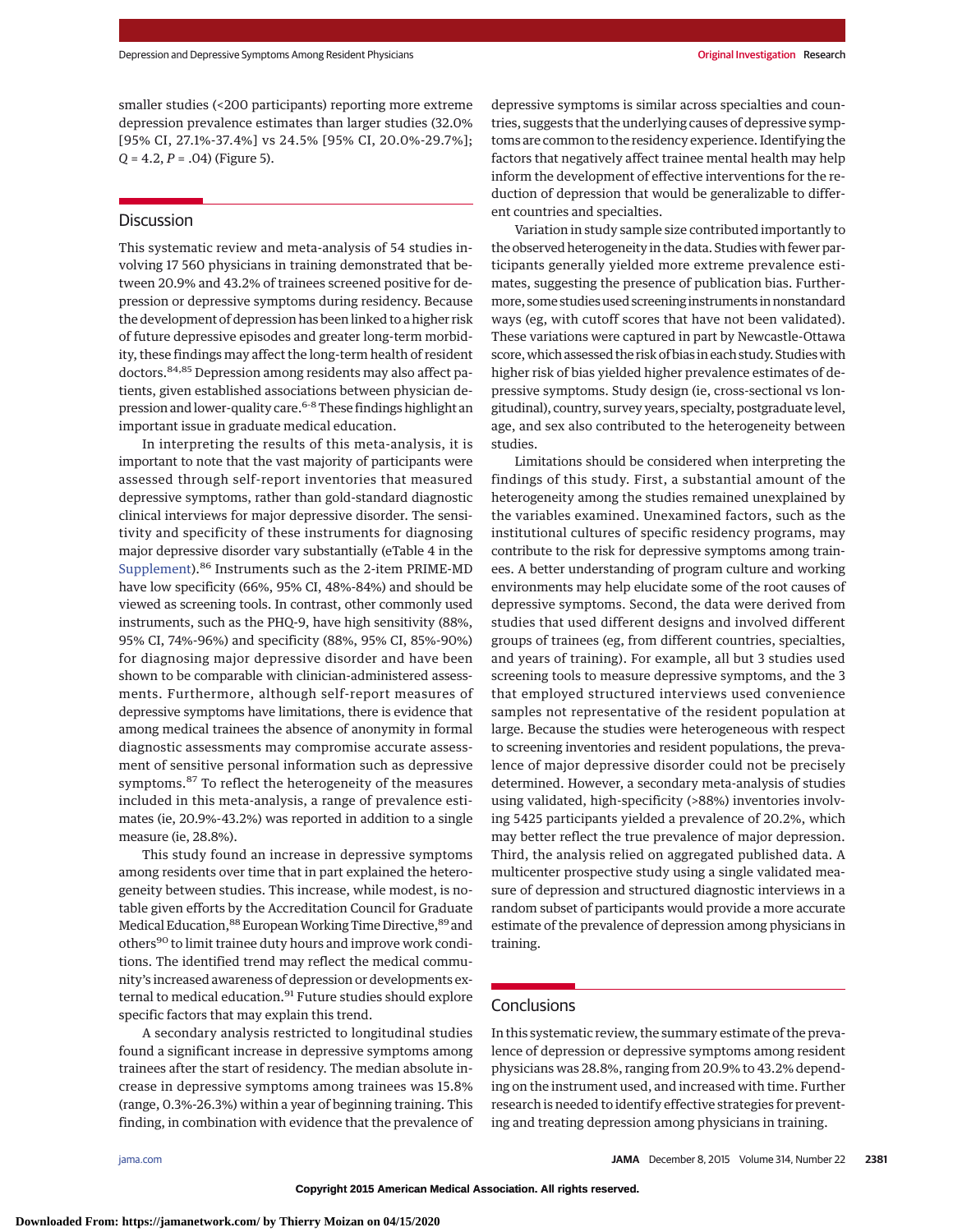**2382 JAMA** December 8, 2015 Volume 314, Number 22 **(Reprinted)** in the state of the state of the state of the state of the state of the state of the state of the state of the state of the state of the state of the state o

## **Downloaded From: https://jamanetwork.com/ by Thierry Moizan on 04/15/2020**

Research Original Investigation **Depression and Depression and Depressive Symptoms Among Resident Physicians** 

#### ARTICLE INFORMATION

**Author Contributions:** Dr Mata had full access to the data in the study and takes responsibility for the integrity of the data and the accuracy of the data analysis.

Study concept and design: Mata.

Acquisition, analysis, or interpretation of data: All authors.

Drafting of the manuscript: Mata, Ramos. Critical revision of the manuscript for important

intellectual content: All authors.

Statistical analysis: Mata, Bansal, Di Angelantonio. Obtained funding: Guille, Sen.

Administrative, technical, or material support: Guille, Sen.

Study supervision: Guille, Sen.

**Conflict of Interest Disclosures:** All authors have completed and submitted the ICMJE Form for Disclosure of Potential Conflicts of Interest and none were reported.

**Funding/Support:** This work was supported in part by a US Department of State Fulbright Scholarship (D.A.M.), National Institutes of Health (NIH) funding (R01MH101459 to S.S.), and NIH Medical Scientist Training Program funding (TG 2T32GM07205 to M.A.R.).

**Role of the Funder/Sponsor:** The study funders had no role in the design and conduct of the study; collection, management, analysis, and interpretation of the data; preparation, review, or approval of the manuscript; and decision to submit the manuscript for publication.

**Disclaimer:** The opinions, results, and conclusions reported in this article are those of the authors and are independent from the funding sources.

#### **REFERENCES**

**1**. Schneider SE, Phillips WM. Depression and anxiety in medical, surgical, and pediatric interns. Psychol Rep[. 1993;72\(3 pt 2\):1145-1146.](http://www.ncbi.nlm.nih.gov/pubmed/8337317)

**2**. Kessler RC, Berglund P, Demler O, Jin R, Merikangas KR, Walters EE. Lifetime prevalence and age-of-onset distributions of DSM-IV disorders in the National Comorbidity Survey Replication. Arch Gen Psychiatry[. 2005;62\(6\):593-602.](http://www.ncbi.nlm.nih.gov/pubmed/15939837)

**3**. Dyrbye LN, Thomas MR, Shanafelt TD. Systematic review of depression, anxiety, and other indicators of psychological distress among US and Canadian medical students. Acad Med[. 2006;81\(4\):](http://www.ncbi.nlm.nih.gov/pubmed/16565188) [354-373.](http://www.ncbi.nlm.nih.gov/pubmed/16565188)

**4**. Sen S, Kranzler HR, Krystal JH, et al. A prospective cohort study investigating factors associated with depression during medical internship. Arch Gen Psychiatry[. 2010;67\(6\):557-565.](http://www.ncbi.nlm.nih.gov/pubmed/20368500)

**5**. Joules N, Williams DM, Thompson AW. Depression in resident physicians: a systematic review. Open J Depress. 2014;03(03):89-100.

**6**. West CP, Huschka MM, Novotny PJ, et al. Association of perceived medical errors with resident distress and empathy: a prospective longitudinal study.JAMA[. 2006;296\(9\):1071-1078.](http://www.ncbi.nlm.nih.gov/pubmed/16954486)

**7**. Fahrenkopf AM, Sectish TC, Barger LK, et al. Rates of medication errors among depressed and burnt out residents: prospective cohort study. [BMJ](http://www.ncbi.nlm.nih.gov/pubmed/18258931). [2008;336\(7642\):488-491.](http://www.ncbi.nlm.nih.gov/pubmed/18258931)

**8**. West CP, Tan AD, Habermann TM, Sloan JA, Shanafelt TD. Association of resident fatigue and distress with perceived medical errors.[JAMA](http://www.ncbi.nlm.nih.gov/pubmed/19773564). [2009;302\(12\):1294-1300.](http://www.ncbi.nlm.nih.gov/pubmed/19773564)

**9**. Buddeberg-Fischer B, Klaghofer R, Buddeberg C. Stress at work and well-being in junior residents [in German]. [Z Psychosom Med Psychother](http://www.ncbi.nlm.nih.gov/pubmed/15931600). 2005;51 [\(2\):163-178.](http://www.ncbi.nlm.nih.gov/pubmed/15931600)

**10**. Yousuf A, Ishaque S, Qidwai W. Depression and its associated risk factors in medical and surgical post graduate trainees at a teaching hospital: a cross sectional survey from a developing country. J Pak Med Assoc[. 2011;61\(10\):968-973.](http://www.ncbi.nlm.nih.gov/pubmed/22356028)

**11**. Hsu K, Marshall V. Prevalence of depression and distress in a large sample of Canadian residents, interns, and fellows. [Am J Psychiatry](http://www.ncbi.nlm.nih.gov/pubmed/3688279). 1987;144(12): [1561-1566.](http://www.ncbi.nlm.nih.gov/pubmed/3688279)

**12**. Kirsling RA, Kochar MS, Chan CH. An evaluation of mood states among first-year residents. [Psychol](http://www.ncbi.nlm.nih.gov/pubmed/2798654) Rep[. 1989;65\(2\):355-366.](http://www.ncbi.nlm.nih.gov/pubmed/2798654)

**13**. Hsieh Y-H, Hsu C-Y, Liu C-Y, Huang T-L. The levels of stress and depression among interns and clerks in three medical centers in Taiwan: a cross-sectional study. [Chang Gung Med J](http://www.ncbi.nlm.nih.gov/pubmed/21733357). 2011;34 [\(3\):278-285.](http://www.ncbi.nlm.nih.gov/pubmed/21733357)

**14**. Shanafelt TD, Sloan JA, Habermann TM. The well-being of physicians. Am J Med[. 2003;114\(6\):](http://www.ncbi.nlm.nih.gov/pubmed/12727590) [513-519.](http://www.ncbi.nlm.nih.gov/pubmed/12727590)

**15**. Moher D, Liberati A, Tetzlaff J, Altman DG; PRISMA Group. Preferred reporting items for systematic reviews and meta-analyses: the PRISMA Statement. Open Med[. 2009;3\(3\):e123-e130.](http://www.ncbi.nlm.nih.gov/pubmed/21603045)

**16**. Kerr LK, Kerr LD Jr. Screening tools for depression in primary care: the effects of culture, gender, and somatic symptoms on the detection of depression. West J Med[. 2001;175\(5\):349-352.](http://www.ncbi.nlm.nih.gov/pubmed/11694495)

**17**. Stang A. Critical evaluation of the Newcastle-Ottawa scale for the assessment of the quality of nonrandomized studies in meta-analyses. Eur J Epidemiol[. 2010;25\(9\):603-605.](http://www.ncbi.nlm.nih.gov/pubmed/20652370)

**18**. Borenstein M, Hedges LV, Higgins JPT, Rothstein HR. A basic introduction to fixed-effect and random-effects models for meta-analysis. [Res](http://www.ncbi.nlm.nih.gov/pubmed/26061376) Synth Methods[. 2010;1\(2\):97-111.](http://www.ncbi.nlm.nih.gov/pubmed/26061376)

**19**. Higgins JPT, Thompson SG. Quantifying heterogeneity in a meta-analysis. [Stat Med](http://www.ncbi.nlm.nih.gov/pubmed/12111919). 2002; [21\(11\):1539-1558.](http://www.ncbi.nlm.nih.gov/pubmed/12111919)

**20**. Higgins JPT, Thompson SG, Deeks JJ, Altman DG. Measuring inconsistency in meta-analyses. [BMJ](http://www.ncbi.nlm.nih.gov/pubmed/12958120). [2003;327\(7414\):557-560.](http://www.ncbi.nlm.nih.gov/pubmed/12958120)

**21**. Sterne JAC, Jüni P, Schulz KF, Altman DG, Bartlett C, Egger M. Statistical methods for assessing the influence of study characteristics on treatment effects in 'meta-epidemiological' research. Stat Med[. 2002;21\(11\):1513-1524.](http://www.ncbi.nlm.nih.gov/pubmed/12111917)

**22**. van Houwelingen HC, Arends LR, Stijnen T. Advanced methods in meta-analysis: multivariate approach and meta-regression. Stat Med[. 2002;21](http://www.ncbi.nlm.nih.gov/pubmed/11836738) [\(4\):589-624.](http://www.ncbi.nlm.nih.gov/pubmed/11836738)

**23**. Egger M, Davey Smith G, Schneider M, Minder C. Bias in meta-analysis detected by a simple, graphical test. BMJ[. 1997;315\(7109\):629-634.](http://www.ncbi.nlm.nih.gov/pubmed/9310563)

**24**. Sterne JAC, Egger M. Funnel plots for detecting bias in meta-analysis: guidelines on choice of axis. J Clin Epidemiol[. 2001;54\(10\):1046-1055.](http://www.ncbi.nlm.nih.gov/pubmed/11576817)

**25**. The R project for statistical computing. [http:](http://www.R-project.org/) [//www.R-project.org/.](http://www.R-project.org/) Accessed November 6, 2015. **26**. Waring EM. Emotional illness in psychiatric trainees. Br J Psychiatry[. 1974;125\(0\):10-11.](http://www.ncbi.nlm.nih.gov/pubmed/4851848)

**27**. Valko RJ, Clayton PJ. Depression in the internship. Dis Nerv Syst[. 1975;36\(1\):26-29.](http://www.ncbi.nlm.nih.gov/pubmed/1109883)

**28**. Steinert Y, Magonet G, Rubin G, Carson K. Emotional well-being of house staff: comparison of residency training programs. [Can Fam Physician](http://www.ncbi.nlm.nih.gov/pubmed/21229086). [1991;37:2130-2138.](http://www.ncbi.nlm.nih.gov/pubmed/21229086)

**29**. Godenick MT, Musham C, Palesch Y, Hainer BL, Michels PJ. Physical and psychological health of family practice residents. Fam Med[. 1995;27\(10\):](http://www.ncbi.nlm.nih.gov/pubmed/8582557) [646-651.](http://www.ncbi.nlm.nih.gov/pubmed/8582557)

**30**. Hainer BL, Palesch Y. Symptoms of depression in residents: a South Carolina Family Practice Research Consortium study. Acad Med[. 1998;73\(12\):](http://www.ncbi.nlm.nih.gov/pubmed/9883209) [1305-1310.](http://www.ncbi.nlm.nih.gov/pubmed/9883209)

**31**. Raviola G, Machoki M, Mwaikambo E, Good MJD. HIV, disease plague, demoralization and "burnout": resident experience of the medical profession in Nairobi, Kenya. [Cult Med Psychiatry](http://www.ncbi.nlm.nih.gov/pubmed/12088098). [2002;26\(1\):55-86.](http://www.ncbi.nlm.nih.gov/pubmed/12088098)

**32**. Shanafelt TD, Bradley KA, Wipf JE, Back AL. Burnout and self-reported patient care in an internal medicine residency program. [Ann Intern Med](http://www.ncbi.nlm.nih.gov/pubmed/11874308). [2002;136\(5\):358-367.](http://www.ncbi.nlm.nih.gov/pubmed/11874308)

**33**. Oriel K, Plane MB, Mundt M. Family medicine residents and the impostor phenomenon. [Fam Med](http://www.ncbi.nlm.nih.gov/pubmed/15057614). [2004;36\(4\):248-252.](http://www.ncbi.nlm.nih.gov/pubmed/15057614)

**34**. Earle L, Kelly L. Coping strategies, depression, and anxiety among Ontario family medicine residents. Can Fam Physician[. 2005;51:242-243.](http://www.ncbi.nlm.nih.gov/pubmed/16926935)

**35**. Becker JL, Milad MP, Klock SC. Burnout, depression, and career satisfaction: cross-sectional study of obstetrics and gynecology residents. [Am J](http://www.ncbi.nlm.nih.gov/pubmed/17074551) Obstet Gynecol[. 2006;195\(5\):1444-1449.](http://www.ncbi.nlm.nih.gov/pubmed/17074551)

**36**. Cruz EP. Burnout syndrome as a risk factor of depression in medical residents. Med Interna Mex. 2006;22(4):282-286.

**37**. Yi MS, Luckhaupt SE, Mrus JM, et al. Religion, spirituality, and depressive symptoms in primary care house officers. Ambul Pediatr[. 2006;6\(2\):84-](http://www.ncbi.nlm.nih.gov/pubmed/16530144) [90.](http://www.ncbi.nlm.nih.gov/pubmed/16530144)

**38**. Demir F, Ay P, Erbaş M, Ozdil M, Yaşar E. The prevalence of depression and its associated factors among resident doctors working in a training hospital in Istanbul [in Turkish]. [Turk Psikiyatri Derg](http://www.ncbi.nlm.nih.gov/pubmed/17364266). [2007;18\(1\):31-37.](http://www.ncbi.nlm.nih.gov/pubmed/17364266)

**39**. Hasanović M, Herenda S. Post traumatic stress disorder, depression and anxiety among family medicine residents after 1992-95 war in Bosnia and Herzegovina. Psychiatr Danub[. 2008;20\(3\):277-285.](http://www.ncbi.nlm.nih.gov/pubmed/18827753)

**40**. Sakata Y, Wada K, Tsutsumi A, et al. Effort-reward imbalance and depression in Japanese medical residents. [J Occup Health](http://www.ncbi.nlm.nih.gov/pubmed/18946190). 2008; [50\(6\):498-504.](http://www.ncbi.nlm.nih.gov/pubmed/18946190)

**41**. Sánchez MJB, Islas CLR, Escobar IV, Rico LES. Symptoms of anxiety and depression in resident physicians at high risk of stress. Psiquiatr Biol. 2008;15(5):147-152.

**42**. Goebert D, Thompson D, Takeshita J, et al. Depressive symptoms in medical students and residents: a multischool study. Acad Med[. 2009;84](http://www.ncbi.nlm.nih.gov/pubmed/19174678) [\(2\):236-241.](http://www.ncbi.nlm.nih.gov/pubmed/19174678)

**43**. Waldman SV, Diez JCL, Arazi HC, Linetzky B, Guinjoan S, Grancelli H. Burnout, perceived stress,